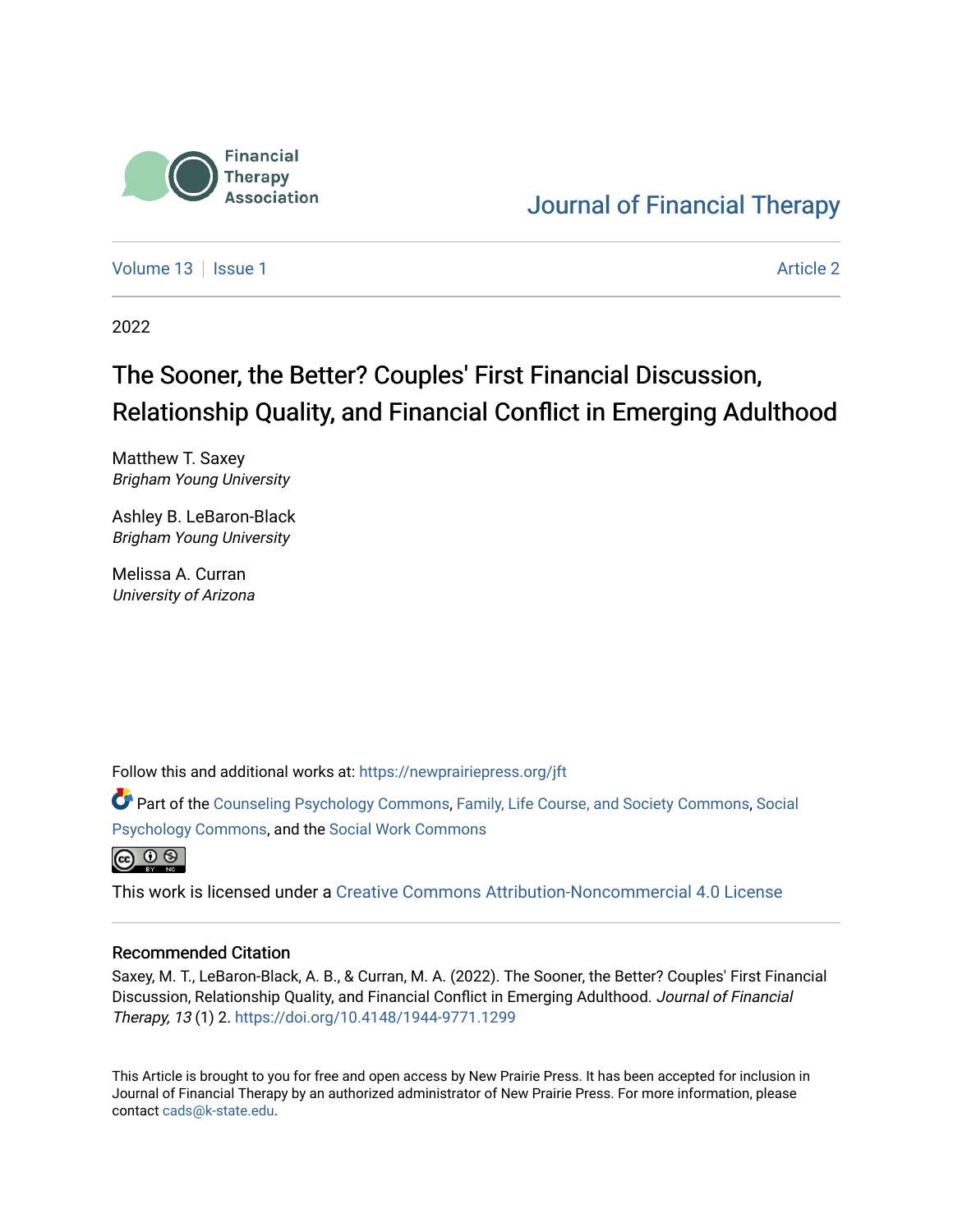## The Sooner, the Better? Couples' First Financial Discussion, Relationship Quality, and Financial Conflict in Emerging Adulthood

#### Cover Page Footnote

We thank the National Endowment for Financial Education for funding the collection of the data used in the current study. We also acknowledge the College of Family, Home, and Social Sciences and the School of Family Life at Brigham Young University for funds that helped support this project.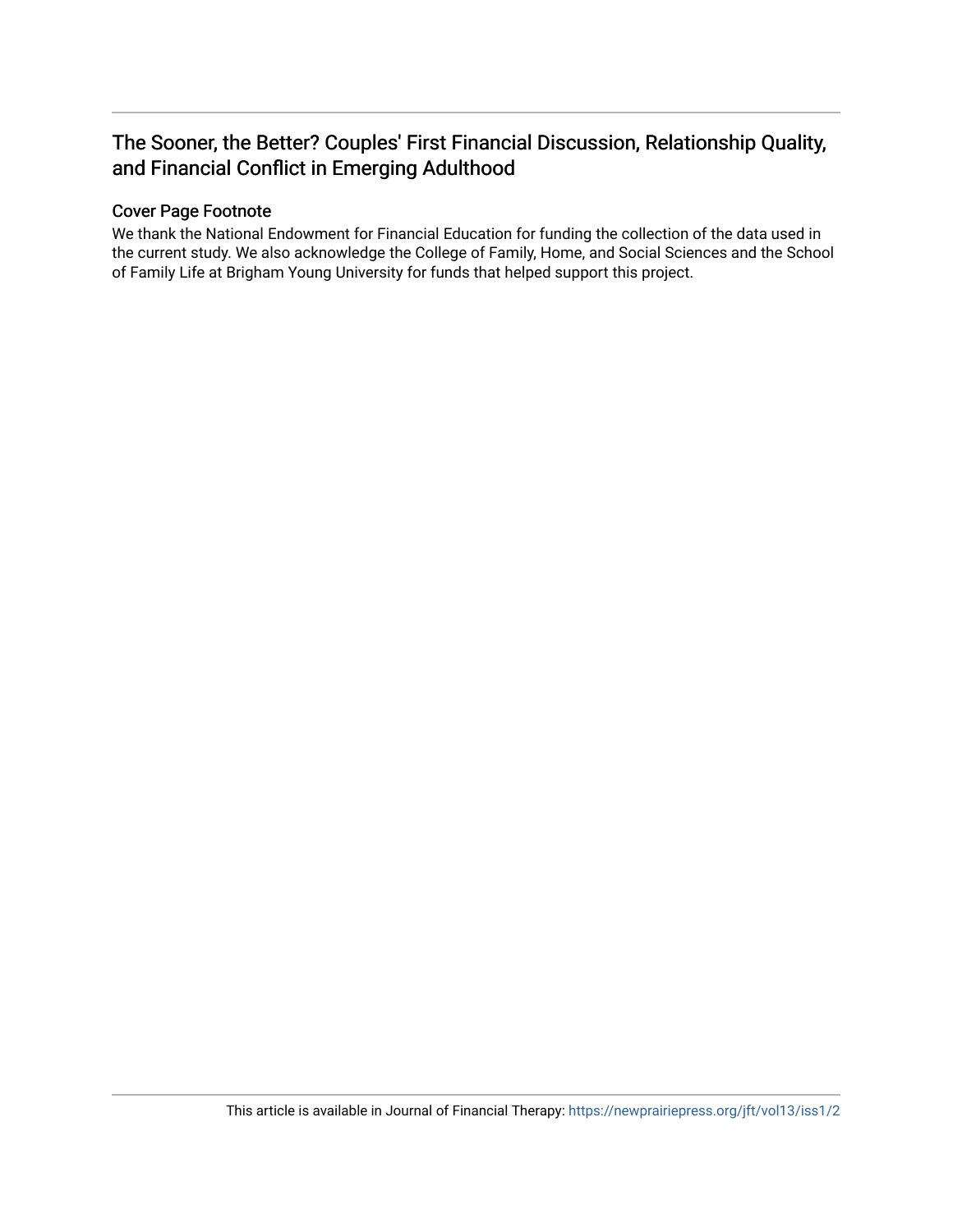# **The Sooner, the Better? Couples' First Financial Discussion, Relationship Quality, and Financial Conflict in Emerging Adulthood**

Matthew T. Saxey Ashley B. LeBaron-Black, Ph.D. *Brigham Young University*

> Melissa A. Curran, Ph.D. *University of Arizona*

*In couple relationships, discussing finances is often considered taboo. Specifically, emerging adult couples experience several unique financial challenges that may contribute to poorer financial communication and pose relational risks. Utilizing structural equation modeling with a sample of 1,950 U.S. emerging adults, the current study tests associations between the time of a couple's first financial discussion, financial communication, relationship quality, and financial conflict. Results indicate that initiating financial discussion earlier in a romantic relationship may benefit relationship quality—through financial communication. However, having an earlier first financial discussion as a couple was also positively associated with financial conflict. Financial therapists might consider teaching emerging adult couples to have a first financial discussion earlier along with strategies to overcome financial conflict. Additionally, financial therapists may consider assessing when emerging adult couples first discussed finances in their relationship. Overall, our findings suggest the sooner an emerging adult couple discusses finances, the better.* 

## *Keywords: emerging adulthood; financial communication; financial conflict; financial discussion, relationship quality*

In American society (Alsemgeest, 2016), in family settings (LeBaron et al., 2018, 2020; White et al., 2021), and in couple relationships (Atwood, 2012; Romo, 2015), discussing finances is often considered taboo. Specifically for couple relationships, when financial discussions do happen, financial conflict might ensue. Financial conflict matters because it has been identified as a predictor of divorce (Dew et al., 2012; LeBaron et al., 2019)

We thank the National Endowment for Financial Education for funding the collection of the data used in the current study. We also acknowledge the College of Family, Home, and Social Sciences and the School of Family Life at Brigham Young University for funds that helped support this project.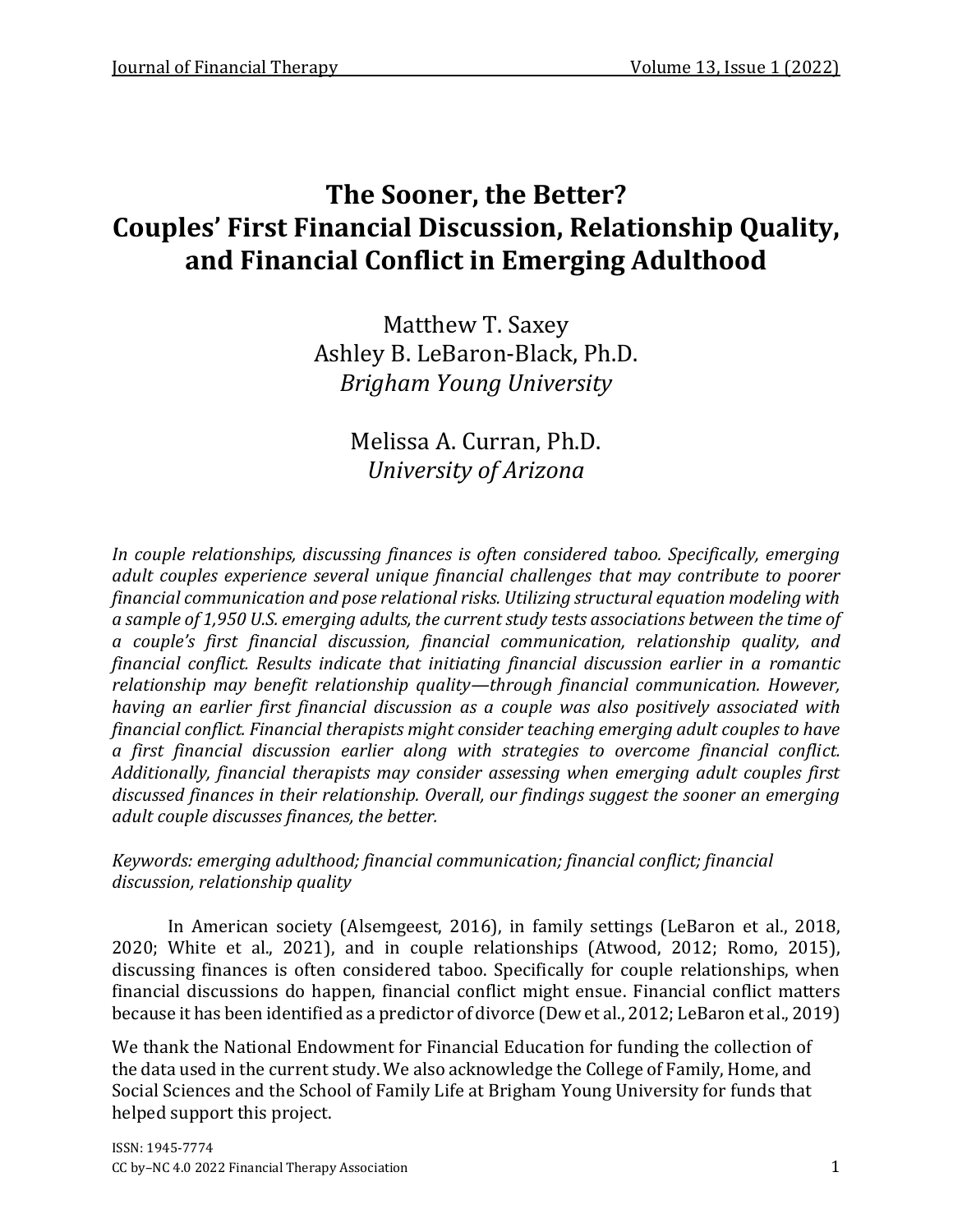and union dissolution for cohabiting couples (Dew, 2011). A logical solution to this lack of financial communication and propensity for union dissolution might be to promote healthy communication about finances in romantic relationships (Britt et al., 2010; Hill et al., 2017). However, little is known about how financial communication—identified as a distinct form of couple communication (Dew, 2011; Dew & Dakin, 2011; Dew et al., 2012)—may contribute to general romantic relationship quality, especially for emerging adults.

An increased understanding of financial communication in emerging adulthood (i.e., roughly those between the ages of 18–29; Arnett et al., 2014) is needed. Emerging adults struggle with things like student loan debt(Bartholomae & Fox, 2021), financially supporting themselves independent of their parents (LeBaron & Kelley, 2021; Padilla-Walker et al., 2012), financial conflict with parents (Lowe & Arnett, 2020), and basic financial knowledge (e.g., understanding compound interest; LeBaron & Kelley, 2021). Together, these specific developmental challenges for emerging adults may contribute to a lack of engagement with finances in their romantic relationships (Novak & Johnson, 2017) and communication about those finances with their partner, which may have negative relational consequences. In the context of a lack of understanding of emerging adult financial communication, an important question remains relatively unanswered: In seeking to promote financial communication in emerging adult couple relationships, *when* should financial therapists encourage emerging adult couples to begin discussing finances (e.g., how to pay for bills or debts, having joint or separate accounts, financial goals or attitudes, etc.) in their relationship?

In this study, we investigated a potential answer to this question. Utilizing data from 1,950 emerging adults—residing in the United States (U.S.)—sampled for the *Measuring Family Financial Socialization Project* (LeBaron-Black et al., 2021), we tested associations between a couple's first financial discussion (i.e., when a couple first discussed finances in their relationship), financial communication, relationship quality, and financial conflict (see Figure 1). The results provide meaningful implications for financial therapists and researchers. Specifically, this study points to an evidenced-based area of intervention that may benefit financial therapists who help emerging adult couples. Our findings suggest financial therapists might provide value to clients as they assess when financial communication started in a romantic relationship and how these initial conversations may impact the relationship. Researchers may also be interested in further exploring correlates of first financial discussions in other types of committed relationships.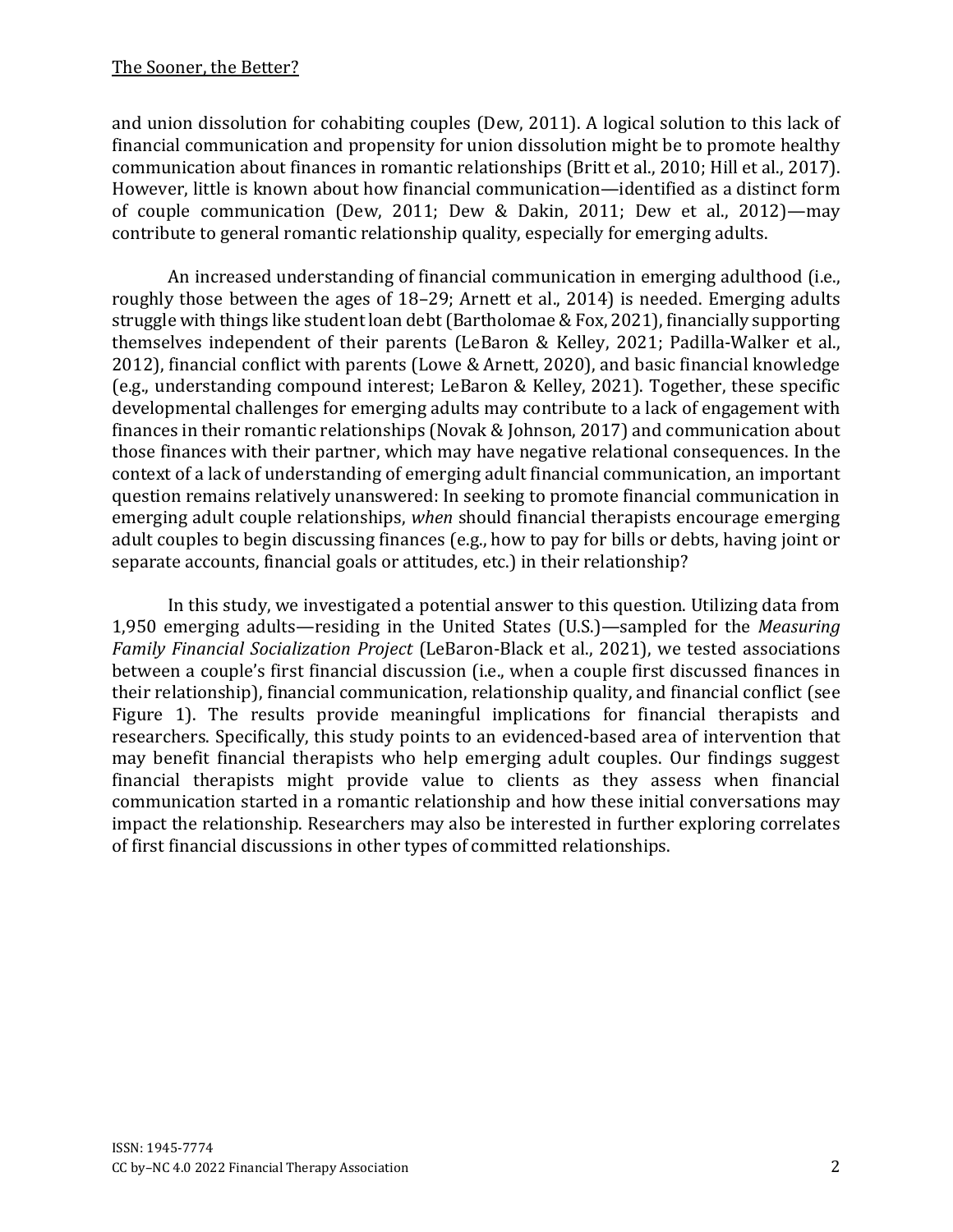## **Figure 1.**

*Conceptual Model of Couples' First Financial Discussion and Romantic Relationship Outcomes*



*Note: For clarity, we do not show controlling for age, sex, education, value of savings, romantic relationship status, other debt, and the number of children. Rectangles represent observed variables while ellipses represent latent variables.* 

## **First Financial Discussion and Relationship Quality**

Research has not yet quantitatively explored first financial discussions and emerging adult romantic relationship outcomes—but qualitative research has begun to. Over approximately the past two decades, qualitative peer-reviewed publications in the social sciences have increased by about sixfold (Marks et al., 2021), and one potential reason for this increase is that qualitative research can provide insight that is difficult to find through other methods (Marks, 2015). Recent qualitative evidence suggests that starting discussions about finances early in a romantic relationship seems to promote productive financial communication—defined as the degree to which couples communicate consistently about their finances—for emerging adult couples (Rea et al., 2016).

Since qualitative evidence suggests that early first financial discussions may benefit emerging adult romantic relationships (i.e., by potentially facilitating later financial communication; Rea et al., 2016), quantitative analysis of this potential connection may provide additional insight for financial therapists. Based on this qualitative evidence (Rea et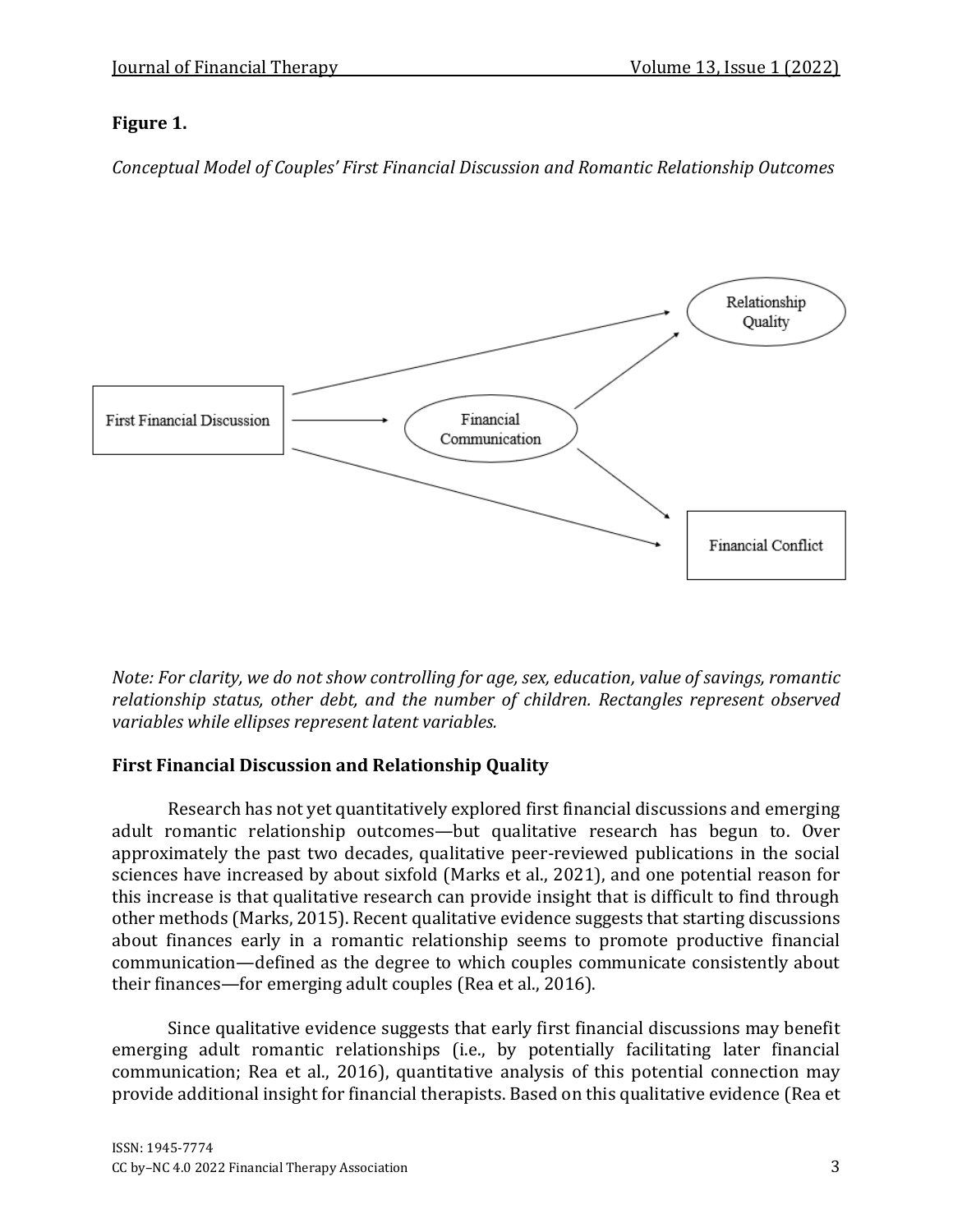al., 2016), we suspect that the earlier first financial discussions occur, the more frequently emerging adult couples may engage in financial communication, which may benefit relationship quality—defined as the degree to which a romantic partner perceives their relationship is satisfying, how committed they are to their relationship, and how trustworthy their partner is (Fletcher et al., 2000). That is, having a first financial discussion sooner in a romantic relationship may promote healthy relationship outcomes through financial communication. Indeed, financial communication is associated with greater marital stability (Hill et al., 2017) and sexual satisfaction (Wikle et al., 2021). Therefore, we suspect that an earlier first financial discussion will be positively associated with relationship quality through financial communication.

#### **First Financial Discussion and Financial Conflict**

The previously mentioned qualitative evidence also suggests that having financial discussions earlier on in a romantic relationship seems to have the potential to lessen financial conflict (Rea et al., 2016)—defined in this study as the frequency with which partners have open disagreements about money (Yorgason et al., 2019). We recognize, however, that having a first financial discussion early in the relationship might not mean that the first financial discussion is a healthy one. That is, couples' first financial discussions occurring early in the relationship may have the potential to lead to recurrent, problematic, and difficult to resolve financial conflict (Papp et al., 2009). However, we suspect that having first financial discussions early may actually benefit the relationship (Rea et al., 2016)—in the form of better financial communication. Indeed, as couples engage in financial discussions earlier, perhaps their financial communication may be developed over time and become healthier (Rea et al., 2016). Subsequently, this more consistent financial communication—potentially, in part, from having a first financial discussion earlier—may be associated with less financial conflict.

Specifically, research suggests that communication patterns may be an important factor to consider in couple financial disagreements (Britt et al., 2010). One study found that as partners reported more satisfactory communication, the couple had less financial conflict (Dew & Stewart, 2012). However, both of these studies did not specifically measure productive *financial* communication. Among studies that measure financial communication, positive relationship outcomes (e.g., greater marital stability and sexual satisfaction) are generally seen (Hill et al., 2017; Wikle et al., 2021). Understanding if an earlier first financial discussion may, in part, engender financial communication and if this financial communication may decrease financial conflict would likely matter for financial therapists who may help emerging adult couples lessen financial conflict. In essence, if productive financial communication may be linked to decreased financial conflict, perhaps promoting earlier first financial discussions could help lessen the risk of divorce (Dew et al., 2012; LeBaron et al., 2019) or union dissolution (Dew, 2011) for emerging adult couples.

## **Couples and Finance Theory**

In addition to the previous literature, the theoretical framework through which we view potential associations in the current study (see Figure 1) is Couples and Finance Theory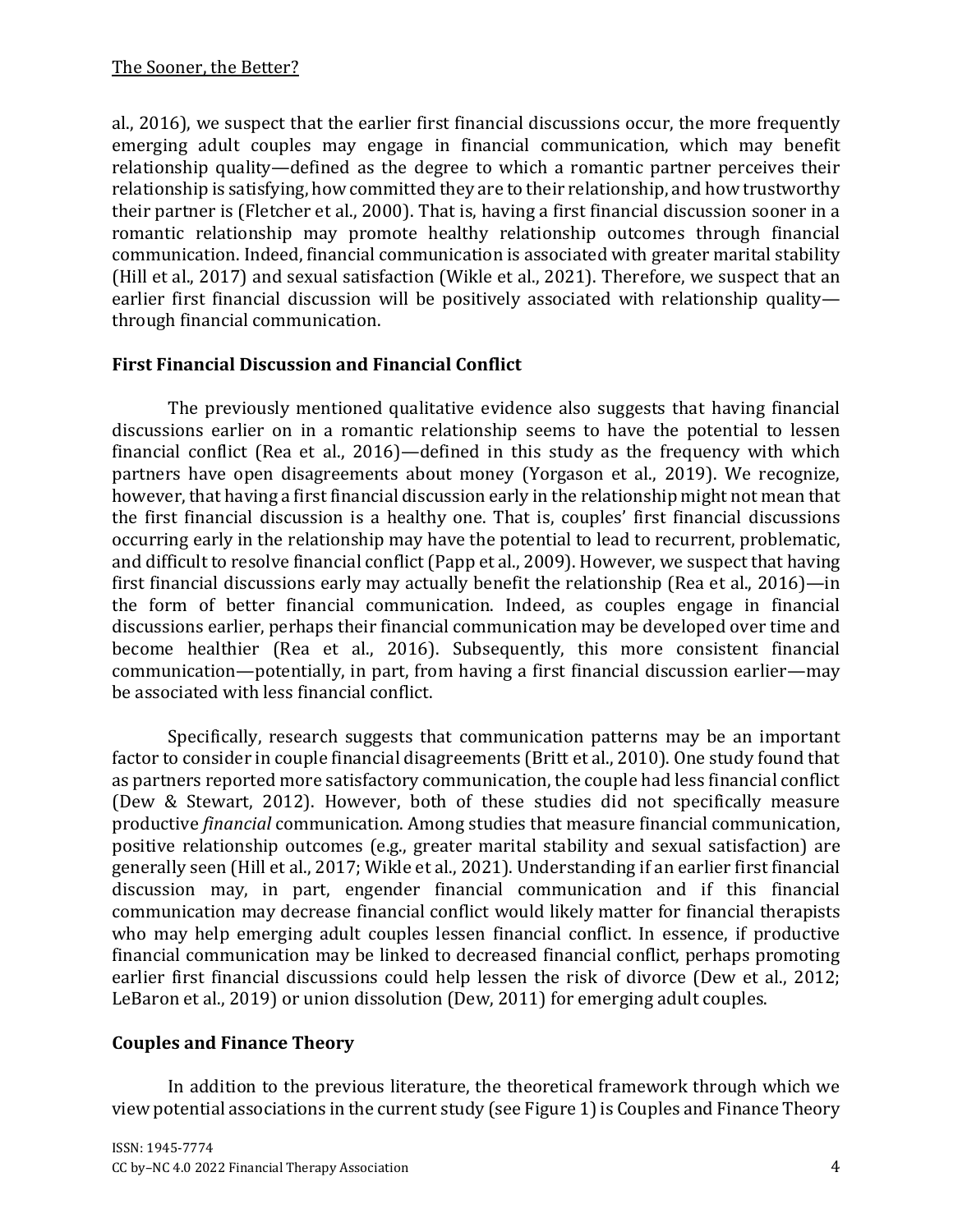(CFT; Archuleta & Burr, 2015). Originally designed for married couples, we tested if key assumptions from CFT apply to our emerging adult sample, which includes married and unmarried couples. CFT identifies its view of finances in romantic relationships as *relational finances* (Archuleta & Burr, 2015). That is, one of the main assumptions of CFT is that finances and romantic relationship processes are intertwined (Archuleta & Burr, 2015). For example, CFT would likely support the proposition that having a first financial discussion earlier on in a coupled relationship may be associated with relationship quality; specifically, CFT maintains that couple financial processes (e.g., first financial discussion) can impact marital quality (Archuleta & Burr, 2015). We tested if this assumption extends to general relationship quality (regardless of marital status) in emerging adulthood, specifically.

Another assumption of CFT is that couple financial processes can impact other couple financial processes (Archuleta & Burr, 2015). For instance, CFT would likely support a proposition that a first financial discussion may impact financial communication and financial conflict. Likewise, CFT might also support the possibility for financial communication to impact financial conflict. Furthermore, these two main assumptions about financial and relational processes would also likely support a potential pathway from first financial discussion to financial communication (i.e., a financial process impacting a financial process) and financial communication to relationship quality (i.e., a financial process impacting a relational process). Therefore, along with previous literature, CFT supports the organization of our conceptual model.

## **Hypotheses**

The purpose of this study was to test associations between first financial discussion, financial communication, relationship quality, and financial conflict within the context of a coupled relationship. We expect that the sooner a couple has their first financial discussion, the better the romantic relationship outcomes (i.e., financial communication, relationship quality, and financial conflict) may be for those in our emerging adult sample (*N* = 1,950). Specifically, based on previous literature and CFT, we tested these hypotheses:

**H1**: Earlier first financial discussion and financial communication will be positively associated with relationship quality.

**H2**: Earlier first financial discussion and financial communication will be negatively associated with financial conflict.

**H3**: Earlier first financial discussion will be indirectly associated with relationship quality through financial communication.

**H4**: Earlier first financial discussion will be indirectly associated with financial conflict through financial communication.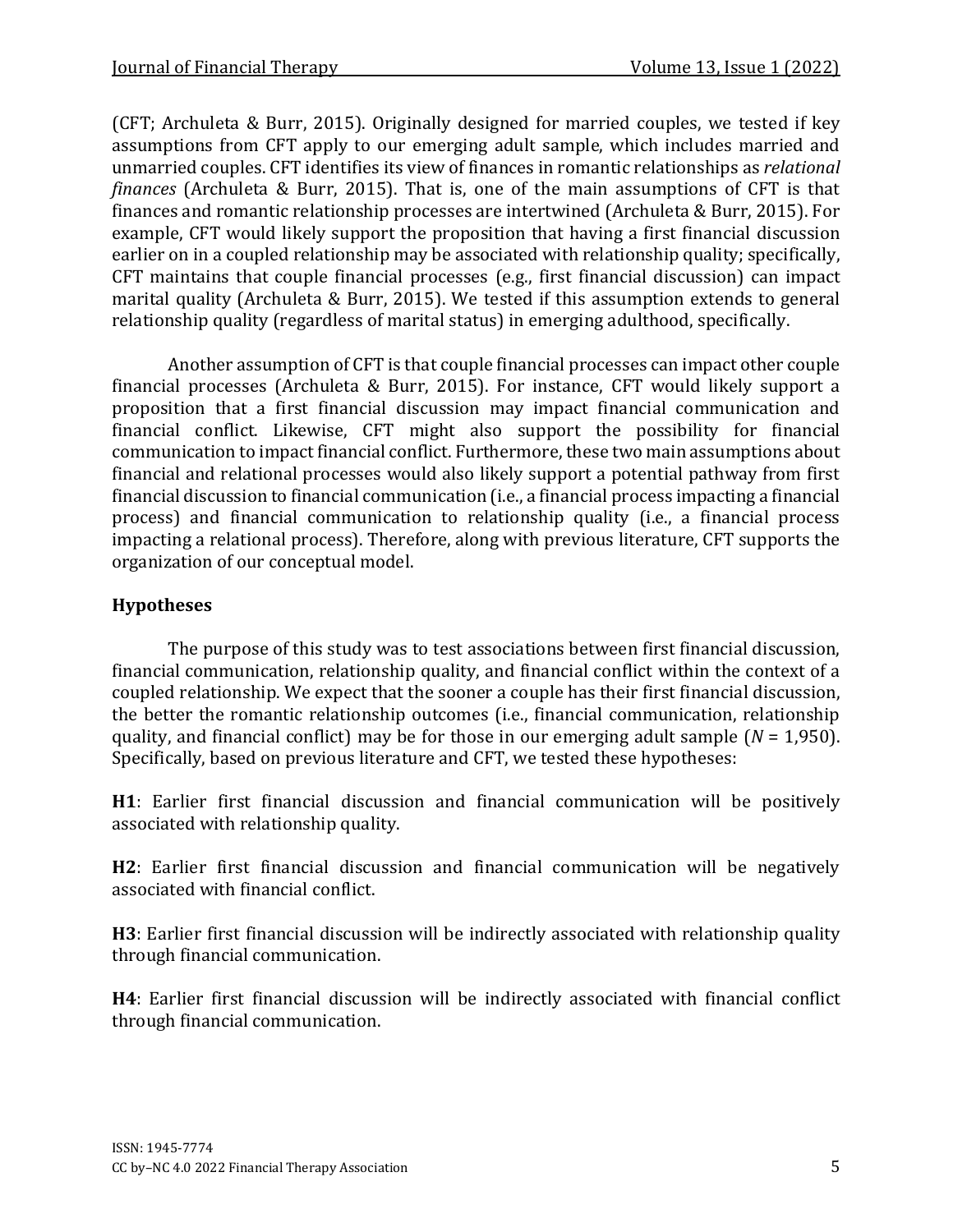#### **METHOD**

#### **Data and Sample**

Our data comes from the *Measuring Family Financial Socialization Project* (LeBaron-Black et al., 2021), which was collected from July 2020 to September 2020. Qualtrics Panel recruited participants and collected data from 4,182 U.S. emerging adults. To be included in the study, participants must have been (a) between the ages of 18–30 and (b) living in the U.S. For their time, which took about 20 minutes on average, the 4,182 participants were compensated approximately \$7.50. Because we were interested in analyzing emerging adult romantic relationships, we included only those who reported being in a romantic relationship at the time of the survey (*N* = 1,950, about 47% of the original sample). Those who reported being in a romantic relationship also reported their romantic relationship status: 1,063 (54.5%) participants were in a romantic relationship but had never been married, 239 (12.3%) were engaged, 589 (30.2%) respondents were married, 6 (0.3%) were widowed but in a current relationship, 3 (0.2%) were separated, 15 (0.8%) were divorced but in a current relationship, and 35 (1.8%) preferred not to define their romantic relationship.

Our analytical sample (*N* = 1,950) included those from a variety of backgrounds. In terms of the highest level of education obtained (which we refer to as "education"), 41 (2.1%) previously attended some high school, 424 (21.7%) previously completed high school or equivalent, 526 (27%) previously attended some college, 194 (9.9%) previously earned an associate degree, 545 (27.9%) previously earned a bachelor's degree, 163 (8.4%) previously earned a master's degree, 52 (2.7%) previously earned an advanced degree (i.e., J.D., M.D., Ph.D., etc.), and 5 (0.3%) preferred not to answer. Furthermore, 725 (37.2%) reported their ethnicity as White or Caucasian, 364 (18.7%) as Black or African American, 402 (20.6%) as Hispanic or Latinx, 236 (12.1%) as Asian, 34 (1.7%) as American Indian or Alaska Native, 16 (0.8%) as other, and 158 (8.1%) as more than one race/ethnicity—with 15 (0.8%) preferring not to answer.

Additionally, 1,162 (59.6%) identified their sex (i.e., assigned at birth) as female, 781  $(40.1\%)$  identified their sex as male, 2  $(0.1\%)$  identified their sex as other, and 5  $(0.3\%)$ preferred not to answer. The average age of the final sample was 24.76 (*SD* = 3.68; *Min–Max*: 18–30). Furthermore, 814 (41.7%) participants had less than or equal to \$1,000 in their savings accounts (i.e., including savings accounts, government savings bonds, money market shared, and CDs), 1,105 (56.7%) participants had more than \$1,000 in their savings accounts, and 31 (1.6%) participants did not report the value of their savings accounts. In terms of other debt, 1,354 (69.4%) participants did not have other debt, 587 (30.1%) participants did have other debt, and 9 (0.5%) participants did not report their other debt. This other debt did not include student loans, home mortgage, or car payments but did include credit card debt and other loans. Finally, 1,270 (65.1%) participants did not report having any children, 348 (17.8%) reported having one child, 222 (11.4%) reported having two children, 73 (3.7%) reported having three children, 28 (1.4%) respondents reported having four children, and 9 (0.5%) participants did not report their number of children.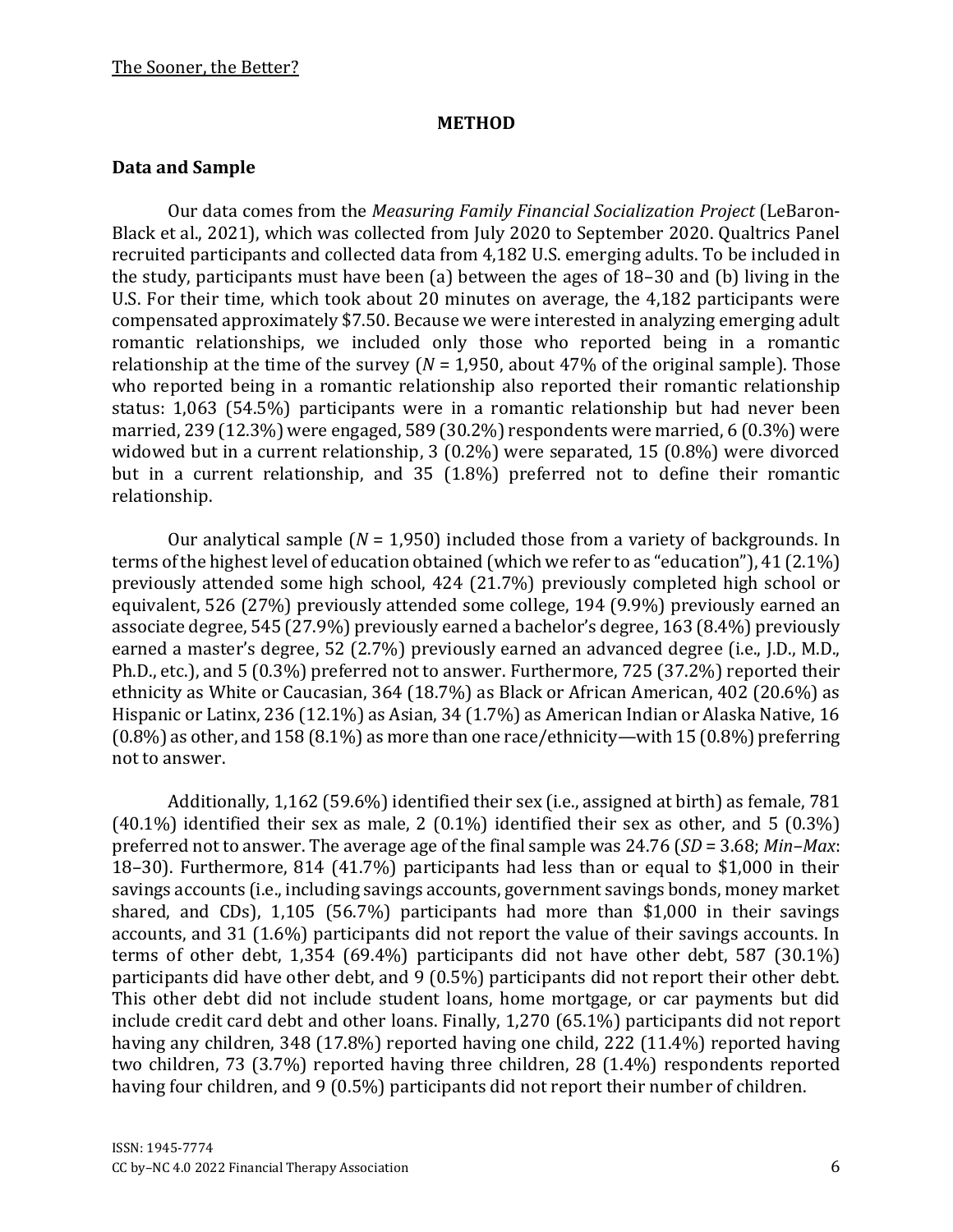#### **Measures**

#### *Dependent Variable 1: Relationship Quality*

We measured relationship quality based on the *Perceived Relationship Quality Components Inventory* (Fletcher et al., 2000). Participants were asked nine questions such as, "How satisfied are you with your relationship?", "How committed are you to your relationship?", and "How much can you count on your partner?". Participants responded to each question on a scale of 1 (Not at All) to 7 (Extremely). These nine items achieved high reliability ( $\alpha$  = .95) in our analytical sample.

#### *Dependent Variable 2: Financial Conflict*

We measured the second dependent variable, financial conflict, based on a measure for financial conflict from the *Couple Relationships and Transition Experiences* (CREATE) study (Yorgason et al., 2019). Participants were asked, "How often in the last year have you had open disagreements about money with your partner?" Participants responded on a scale of 1 (Never) to 6 (Several times a week or more). Even though we used a single-item measure for financial conflict, since our sample size is high (i.e., over 900), this item might have performed about as well—psychometrically speaking—as a multi-item scale (Johnson, 1995).

#### *Explanatory Variable: First Financial Discussion*

Our measure for couples' first financial discussion is based on the CREATE study's measure for couples' first financial discussion (Yorgason et al., 2019). Participants who were in a romantic relationship were asked, "When did you and your partner first discuss handling finances in your relationship (such as how to pay for bills or debts, having joint or separate accounts, financial goals or view, or other significant financial issues)?" Participants responded on a scale of 1 (Soon after we met), 2 (After we had been on dates but before exclusively dating), 3 (After we were exclusively dating but before we were officially engaged), 4 (After we were officially engaged but before we were married), 5 (Soon after we were married), 6 (A few years into marriage), and 7 (We still haven't really talked about finances in our relationship). We reverse coded scores so that higher scores indicated a sooner first financial discussion.

#### *Intervening Variable: Financial Communication*

Our measure for couples' financial communication is based on a scale for financial communication from the *Flourishing Families* study (Day et al., 2009). The five items included statements such as, "My partner and I have good communication about household financial issues (such as household budget, insurance, taxes, income level, large expenditures over \$250, etc.)" and "My partner and I discuss major household purchases before spending the money." In response, participants rated their experiences on a scale of 1 (Strongly disagree) to 5 (Strongly agree). The five items achieved sound reliability ( $\alpha$  = .85) in our analytical sample.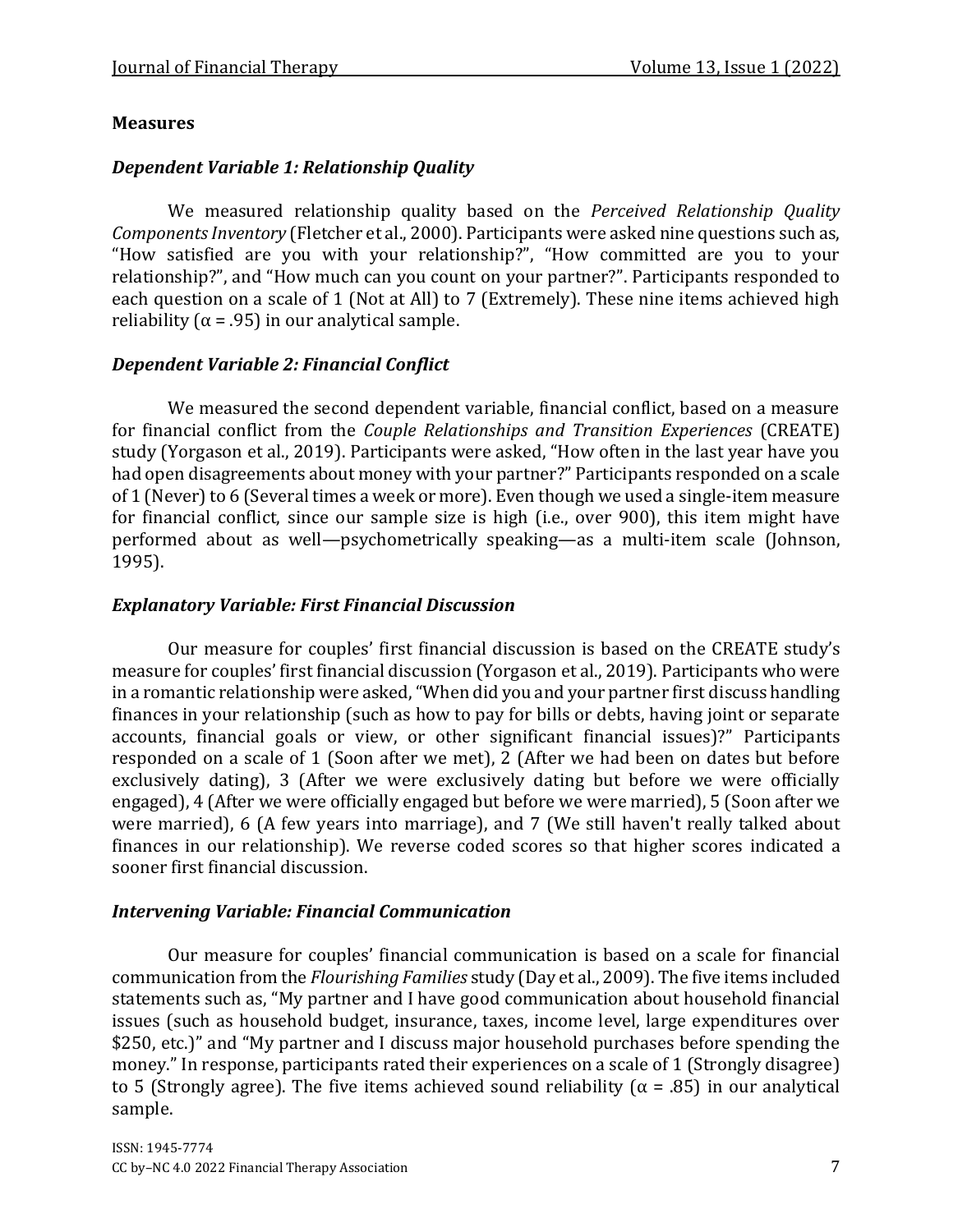## *Control Variables*

We controlled for age, sex, education, savings value, number of children, other debt, and romantic relationship status to attempt to account for potential differences in financial communication, relationship quality, and financial conflict across different circumstances. We controlled for age (coded continuously) because age might matter in predicting relationship outcomes. For example, relationship outcomes (i.e., financial communication, relationship quality, financial conflict) for an 18-year-old participant may be different than relationship outcomes for a 27-year-old participant. Because there may be sex differences in comfort level discussing finances, we also controlled for sex (coded as  $0 =$  Female;  $1 =$  Male). We hoped to control for income due to the potential for differences in relationship outcomes based on income level. However, the personal income control variables in the current data set had anywhere from 63% to 73% of missing data. Because of this large amount of missing data, we did not use any of these income control covariates. Another control variable that might account for differences across income levels we had access to was education (coded as  $1 =$  less than high school;  $2 =$  high school or equivalent;  $3 =$  some college;  $4 =$  associate degree; 5 = bachelor's degree; 6 = master's degree; 7 = advanced degree [i.e., Ph.D., M.D., J.D., etc.];), which tends to be correlated with income (e.g., Kelley et al., 2018). Therefore, we controlled for education.

Additionally, we controlled for participants' savings (coded as  $\leq$  \$1,000 = 0;  $>$  \$1,000  $= 1$ ) and other debt (coded as  $0 =$  no other debt; 1 = has other debt) to attempt to account for differences in financial communication, relationship quality, and financial conflict across savings and other debt levels. Because our sample includes those from different types of romantic relationships, we also controlled for romantic relationship status  $(0 = not married;$ 1 = engaged; 2 = married). We included the 35 participants who preferred not to define their romantic relationship in the not married category. Finally, because having children in emerging adulthood may account for some differences in financial communication, financial conflict, and relationship quality, we controlled for participants' number of children (coded continuously). In our data analysis, which we describe next, we treated each control variable as an exogenous variable—regressing each endogenous variable on each of the control variables—and correlated all exogenous variables.

## **Data Analysis**

First, we estimated bivariate correlations among the main study variables (i.e., first financial discussion, financial communication, relationship quality, and financial conflict) and the control variables. Next, using Mplus version 8.5, we estimated a structural equation model (SEM) to test direct and indirect associations between couples' first financial discussion, financial communication, relationship quality, and financial conflict. Specifically, we tested direct effects from first financial discussion to financial communication, first financial discussion to relationship quality, and first financial discussion to financial conflict. We also estimated the direct effects from financial communication to relationship quality and financial conflict. To determine the effect sizes of these direct effects, we used Cohen's (1988) cutoffs: approximately .1 to .3 is considered small, .3 to .5 is considered medium, and .5 and above is considered large.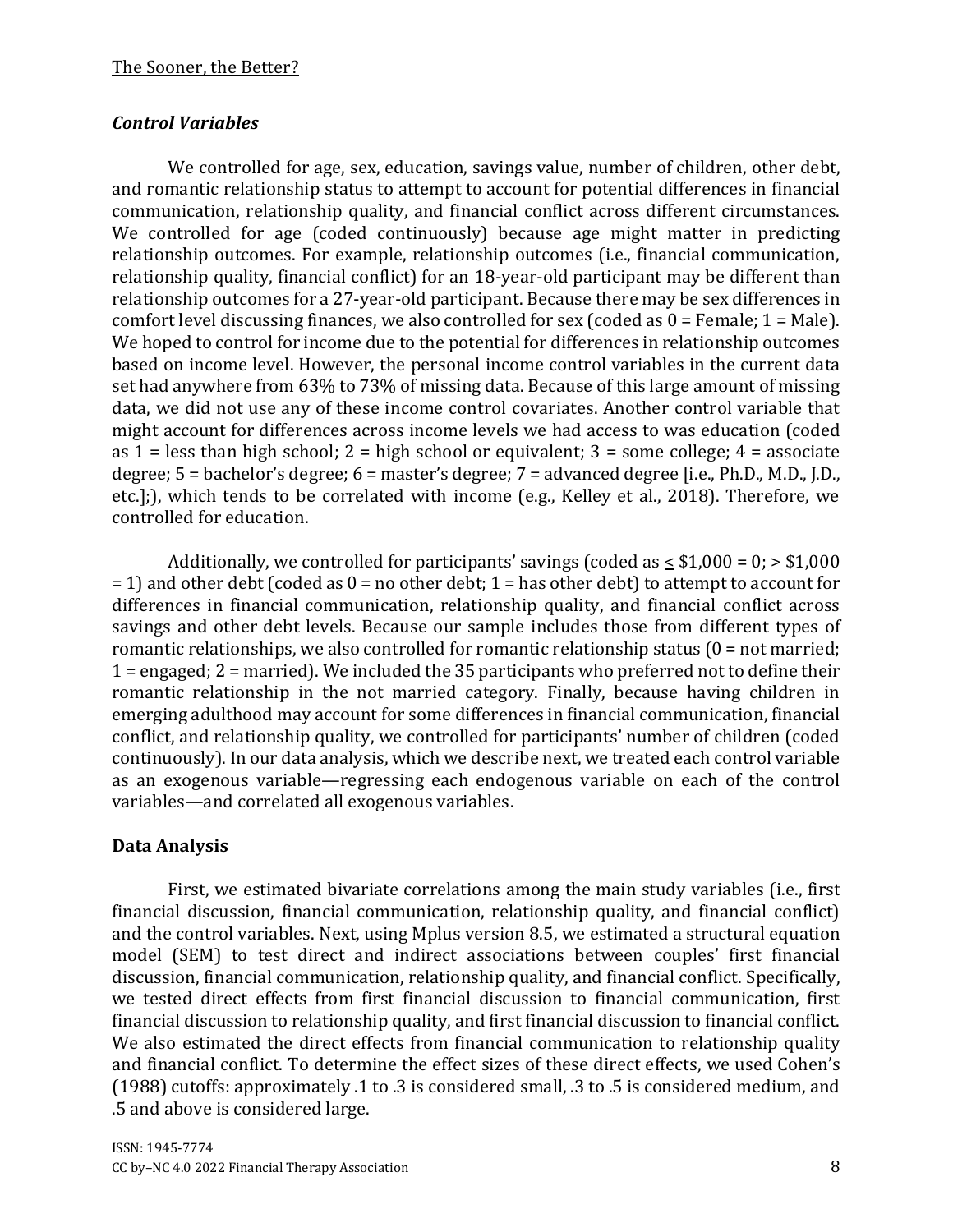In the same SEM, we tested indirect effects from first financial discussion to relationship quality through financial communication and from first financial discussion to financial conflict through financial communication. Because *p* values of these indirect effects may be biased, we assessed 95% confidence intervals with 5,000 bootstraps to evaluate if the confidence interval included zero or not (Hayes, 2018). In determining if a statistically significant indirect effect was partial or full, we first assessed if the direct effect was statistically significant (*p* < .05) or not. If the direct effect was not statistically significant and the 95% confidence interval with 5,000 bootstraps did not include zero, we suggested that an indirect effect was full. If the direct effect was statistically significant but the 95% confidence interval with 5,000 bootstraps did not include zero, we suggested a partial indirect effect.

To reduce measurement error, we created latent variables for financial communication and relationship quality (Schumacker & Lomax, 2004). Of the variables used in the current study, we only had missing data for control variables—each of which had less than 1.7% missing data. For this missing data, we used the full information maximum likelihood method (Johnson & Young, 2011). Last, we used appropriate (i.e., theoretically justified) modification indices to strengthen model fit (Bowen & Guo, 2011).

#### **RESULTS**

## **Preliminary Analyses**

Bivariate correlations can be found in Table 1. Below, we report descriptive statistics from the main study variables. Couples' average first financial discussion happened somewhere between "After we were exclusively dating but before we were officially engaged" and "After we were officially engaged but before we were married" (*M* = 4.67 out of 7; *SD* = 1.57; *Min*–*Max*: 1–7). For financial communication and relationship quality, we created mean scores to obtain descriptive data. Indeed, many participants reported somewhat productive financial communication with their partners (*M* = 3.92 out of 5; *SD* = .81; *Min*–*Max*: 1–5). Most reported relatively high-quality romantic relationships (*M* = 6.09 out of 7; *SD* = 1.14; *Min*–*Max*: 1–7), and the average response for financial conflict in the past year was between "Once or twice" and "A few times" (*M* = 2.44 out of 6; *SD* = 1.29; *Min*–*Max*:  $1-6$ ).

We recognize that the relationship quality variable is skewed. However, the estimators in Mplus we used provided maximum likelihood parameter estimates that are robust to non-normality (i.e., the skewness of relationship quality). All bivariate correlations between the main study variables were significant at the *p* < .001 level—except for the correlation between couples' first financial discussion and financial conflict, which was not significant.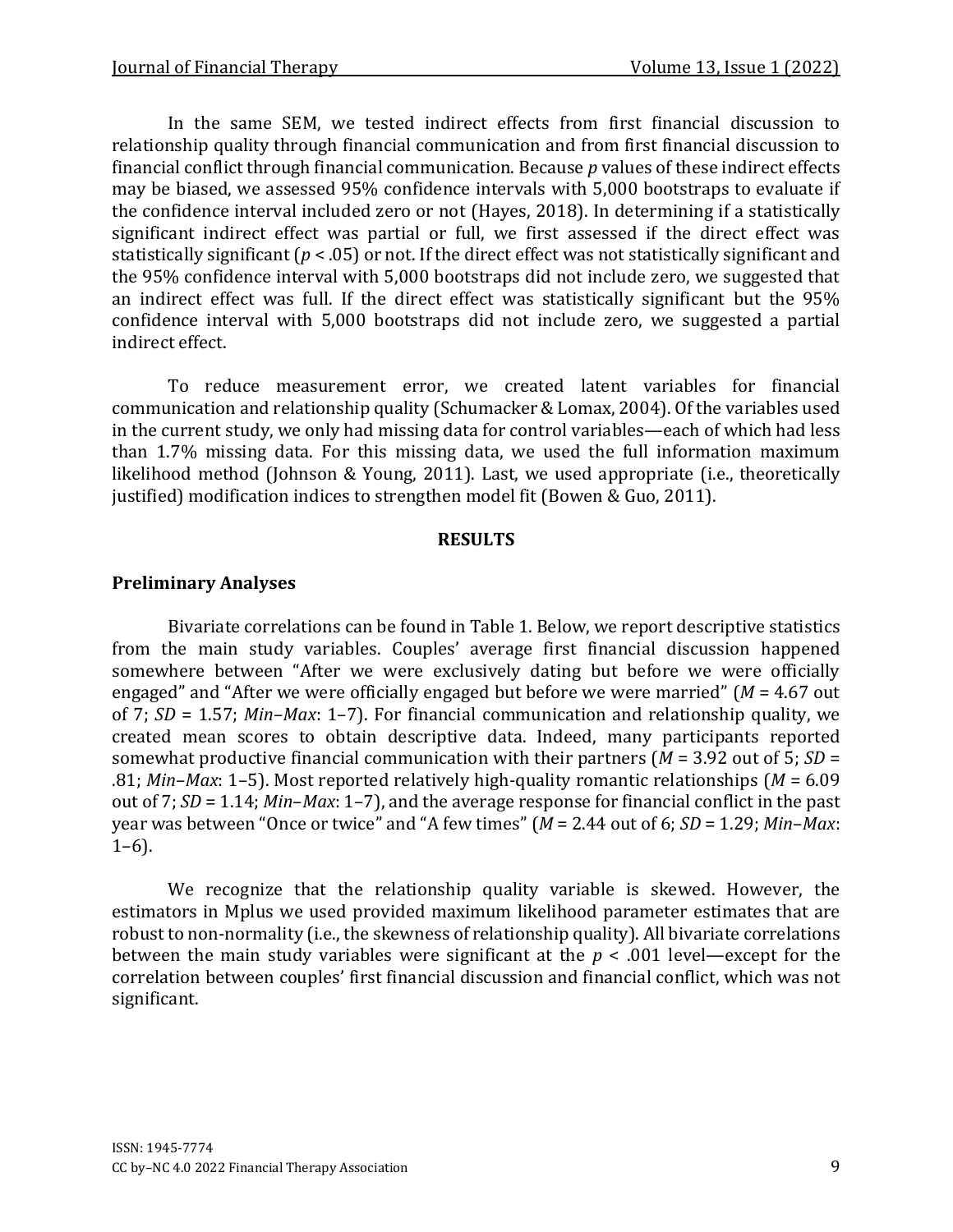## The Sooner, the Better?

## **Table 1.**

## *Bivariate Correlations*

| <b>Variables</b>                        | $\mathbf{1}$      | $\overline{2}$           | 3        | 4        | 5             | 6        | $\overline{7}$ | 8             | 9             | 10       |
|-----------------------------------------|-------------------|--------------------------|----------|----------|---------------|----------|----------------|---------------|---------------|----------|
| 1. First Financial Discussion           | $\qquad \qquad -$ |                          |          |          |               |          |                |               |               |          |
| 2. Financial Communication <sup>a</sup> | $.20***$          | $\overline{\phantom{a}}$ |          |          |               |          |                |               |               |          |
| 3. Relationship Quality <sup>a</sup>    | $.09***$          | $.50***$                 | ۰.       |          |               |          |                |               |               |          |
| 4. Financial Conflict                   | .004              | $-23***$                 | $-27***$ |          |               |          |                |               |               |          |
| 5. Age                                  | .02               | .04                      | $-.02$   | $.06*$   | $\sim$ $\sim$ |          |                |               |               |          |
| 6. Sex                                  | .01               | $.07**$                  | $-05*$   | $.05*$   | $.08***$      | $\sim$   |                |               |               |          |
| 7. Education                            | .01               | $.11***$                 | $.07**$  | $-0.04$  | $.31***$      | $.10***$ | ۰.             |               |               |          |
| 8. Number of Children                   | .01               | .02                      | $-.04$   | $.14***$ | $.33***$      | $-07**$  | $-12***$       | $\sim$ $\sim$ |               |          |
| 9. Savings Value                        | .02               | $.19***$                 | $.07**$  | $-09***$ | $.14***$      | $.15***$ | $.37***$       | $-05*$        | $\sim$ $\sim$ |          |
| 10. Romantic Relationship Status        | $-.04$            | $.16***$                 | $.13***$ | $.11***$ | $.36***$      | $.05*$   | $.18***$       | $.38***$      | $.10***$      |          |
| 11. Other Debt                          | .02               | $-06**$                  | $-07**$  | $.16***$ | $.15***$      | $-.03$   | $.06*$         | $.08***$      | $-06*$        | $.11***$ |

*Note: <sup><i>a</sup>Mean scores were created for scales.*  $* p < .05; ** p < .01;$  and  $*** p < .001$ .  $N = 1,950$ .</sup>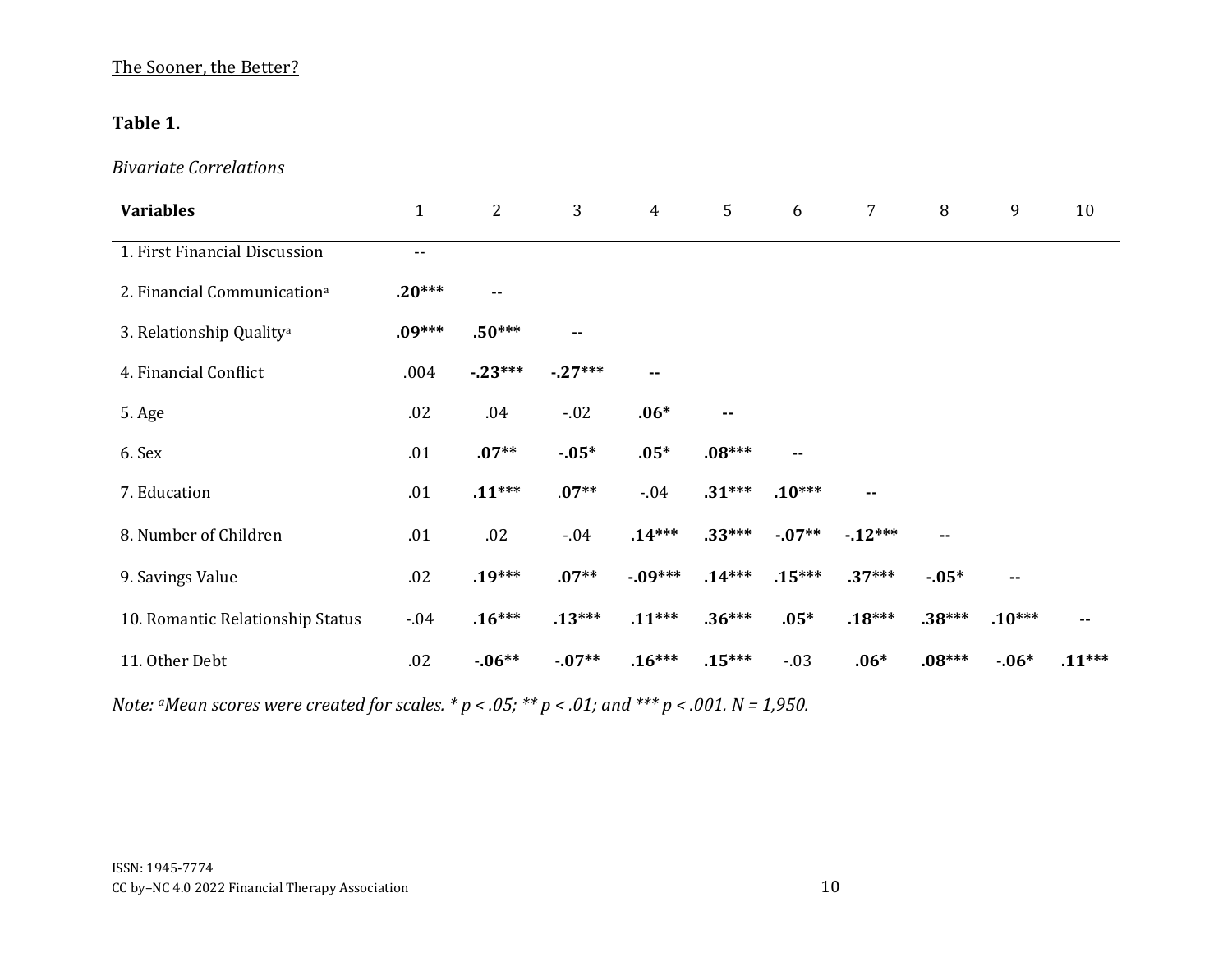## **Structural Equation Model**

According to Little's (2013) standards, our model achieved good model fit: CFI = .98; RMSEA = .03; and SRMR = .03. Our model explained 12% of the variance in financial communication, 12% of the variance in financial conflict, and 34% of the variance in relationship quality. Standardized direct associations can be found in Table 2, and standardized indirect associations can be found in Table 3.

We found several significant direct effects. Specifically, couples' first financial discussion was directly associated with their financial communication (β = .23; *p* < .001) and financial conflict (β = .07; *p* < .05). Nonetheless, couples' first financial discussion was not directly associated with their relationship quality. Couples' financial communication was directly associated with their relationship quality (β = .57; *p* < .001) and financial conflict (β = -.27; *p* < .001). Direct associations with control variables can be found in Table 2.

We also found significant indirect effects. The pathway from couples' first financial discussion to relationship quality through financial communication was significant ( $\beta$  = .13; *p* < .001), and the direct effect was not significant (*p* < .05). Additionally, the 95% confidence interval with 5,000 bootstraps did not include zero (.10, .16). Therefore, the pathway from the first financial discussion to relationship quality through financial communication evidenced a full indirect effect. The pathway from the first financial discussion to financial conflict through financial communication was significant (β = -.06; *p* < .001), but the direct effect was also significant ( $p < .05$ ). However, the 95% confidence interval with 5,000 bootstraps did not include zero (-.08, -.04)—suggesting a partial indirect effect.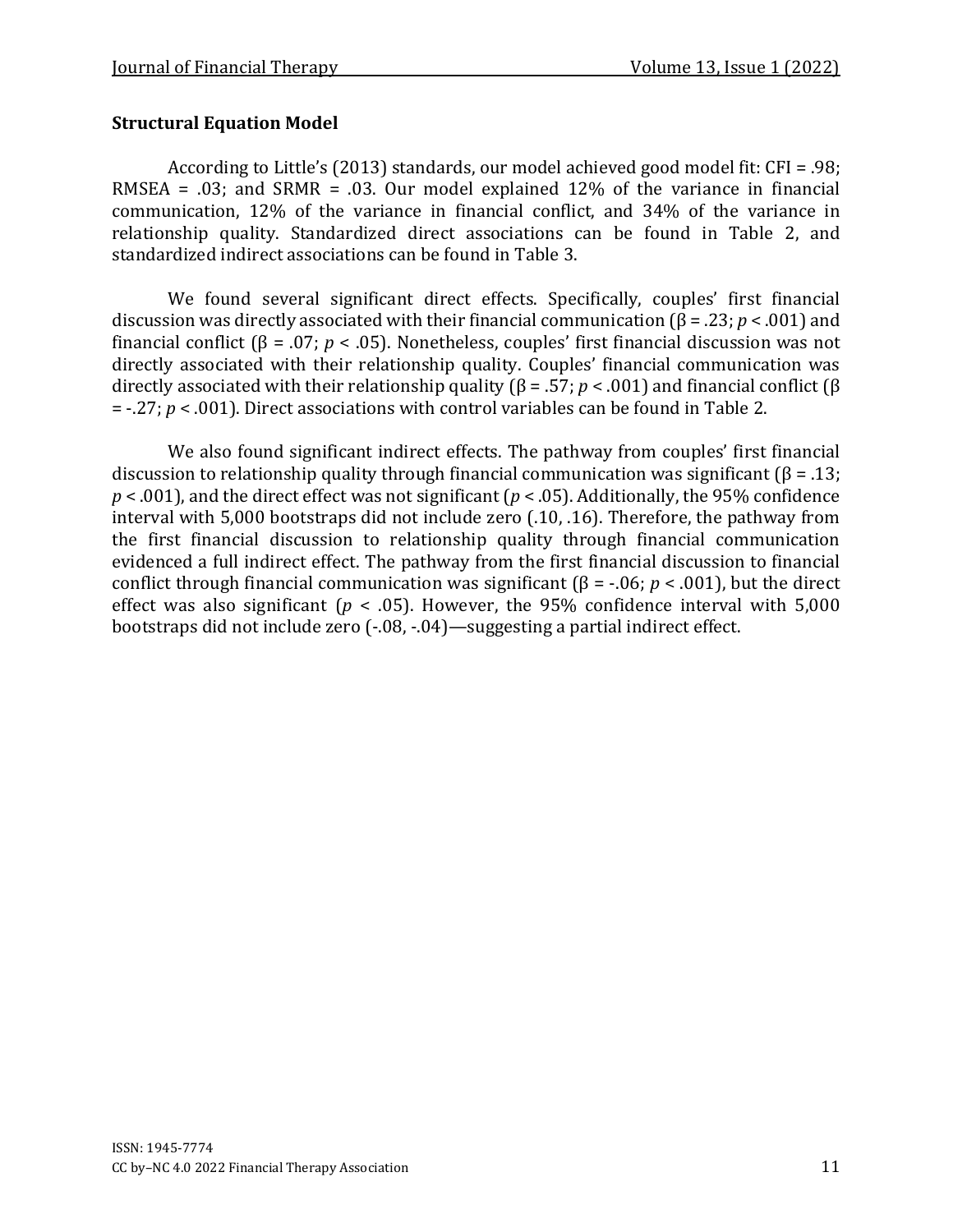## The Sooner, the Better?

#### **Table 2.**

#### *Standardized Direct Associations*

| <b>Variables</b>                  | <b>Financial Communication</b> | Relationship Quality | <b>Financial Conflict</b> |
|-----------------------------------|--------------------------------|----------------------|---------------------------|
| <b>First Financial Discussion</b> | $.23***$                       | $-03$                | $.07*$                    |
| <b>Financial Communication</b>    | --                             | $.57***$             | $-27***$                  |
| Age                               | $-.05$                         | $-06**$              | $-.03$                    |
| Sex                               | .03                            | $-06**$              | $.08***$                  |
| Education                         | .04                            | .02                  | $-.002$                   |
| Number of Children                | $-01$                          | $-07**$              | $.11***$                  |
| Savings Value                     | $.16***$                       | $-0.04$              | $-0.05$                   |
| Romantic Relationship Status      | $.19***$                       | $.09***$             | $.12***$                  |
| Other Debt                        | $-07**$                        | $-04$                | $.12***$                  |

*Note: \* p < .05; \*\* p < .01; and \*\*\* p < .001. N = 1,950. CFI = .98; RMSEA = .03; and SRMR = .03.*

#### **Table 3.**

*Standardized Indirect Associations* 

| <b>Indirect Pathway</b>                                                                                     | <b>Relationship Quality</b> | <b>Financial Conflict</b> |  |  |  |
|-------------------------------------------------------------------------------------------------------------|-----------------------------|---------------------------|--|--|--|
|                                                                                                             | $\beta$ ; (95% CI)          | $\beta$ ; (95% CI)        |  |  |  |
| First Financial Discussion $\rightarrow$ Financial Communication $\rightarrow$                              | $.13***$ ; (.10, .16)       | $-06***$ ; $(-08,-04)$    |  |  |  |
| Note: *** $p$ < .001. The underlined coefficient indicates a full indirect effect. CI stands for confidence |                             |                           |  |  |  |
| interval, and these 95% confidence intervals were assessed with 5,000 bootstraps. $N = 1,950$ .             |                             |                           |  |  |  |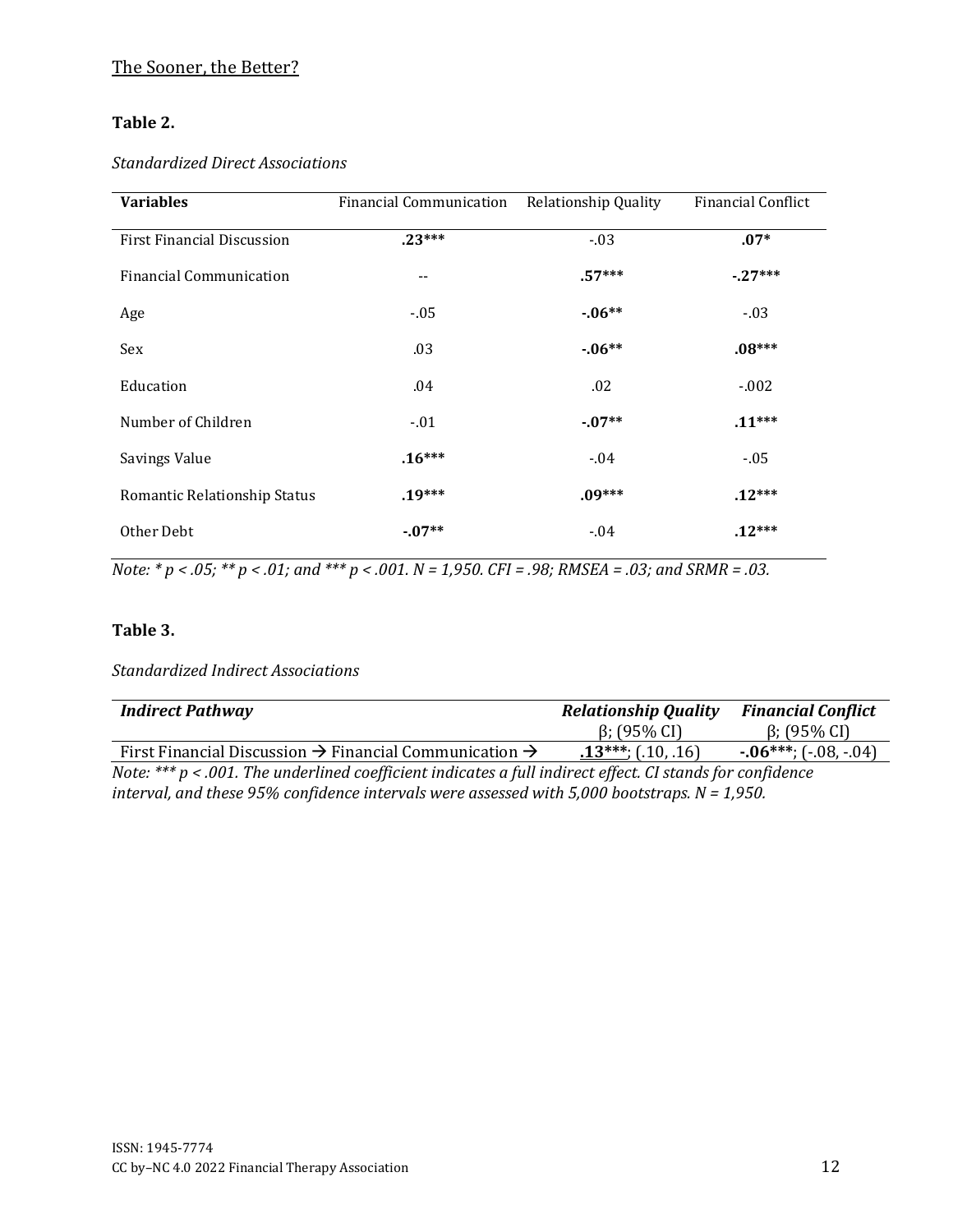## **DISCUSSION**

Through the lens of CFT (Archuleta & Burr, 2015), we found significant associations between couples' first financial discussion, financial communication, relationship quality, and financial conflict. Our findings fully supported two of our hypotheses (H1 and H3) and partially supported the two other hypotheses (H2 and H4). Although financial discussions may be difficult for many couples (Atwood, 2012; Romo, 2015), it seems that an earlier first financial discussion may contribute to better relationship quality for emerging adults through financial communication. However, our findings showed more nuance than this, which we describe next.

## **Predicting Relationship Quality and Financial Conflict**

Couples' first financial discussion was indirectly associated with relationship quality through financial communication—with a full indirect effect. Indeed, couples' first financial discussion was positively associated with financial communication (small effect size), and financial communication was positively associated with relationship quality (large effect size). These findings support previous qualitative evidence that suggests earlier first financial discussions may engender financial communication for emerging adult couples (Rea et al., 2016).

Taken together, our findings on relationship quality indicate that having an earlier first financial discussion (i.e., even before exclusively dating) might facilitate financial communication and that this financial communication may benefit relationship quality for emerging adult couples. Even though relationship quality is often considered a complex construct (Fletcher et al., 2000), our model explained 34% of the variance in relationship quality, further implicating the importance of an earlier first financial discussion and financial communication for emerging adult couples.

However, having an earlier first financial discussion was *positively* associated with financial conflict (small effect size). Although we were aware of this possibility, we were surprised by this finding, especially since some research suggests having an earlier first financial discussion seems to benefit the romantic relationships of emerging adults (i.e., the current study; Rea et al., 2016). This positive association with financial conflict suggests that an earlier first financial discussion may potentially bring about relationally problematic (Dew, 2011; Dew et al., 2012; LeBaron et al., 2019) financial conflict for emerging adult couples. It is also possible that couples who have their first financial discussion earlier may do so because of a disagreement about money and that these couples are then already prone to have higher levels of financial conflict. Future research should include a more detailed measure of couples' first financial discussion that captures whether the first financial discussion was a positive conversation or a conflictual one.

Perhaps the overall tenor of couples' earliest financial discussions may be related to their future financial communication and financial conflict. Possibly, couples with contrasting financial values and behaviors are both more prone to have financial conflict (Britt et al., 2017; Rick et al., 2011) and to begin having those financial disagreements earlier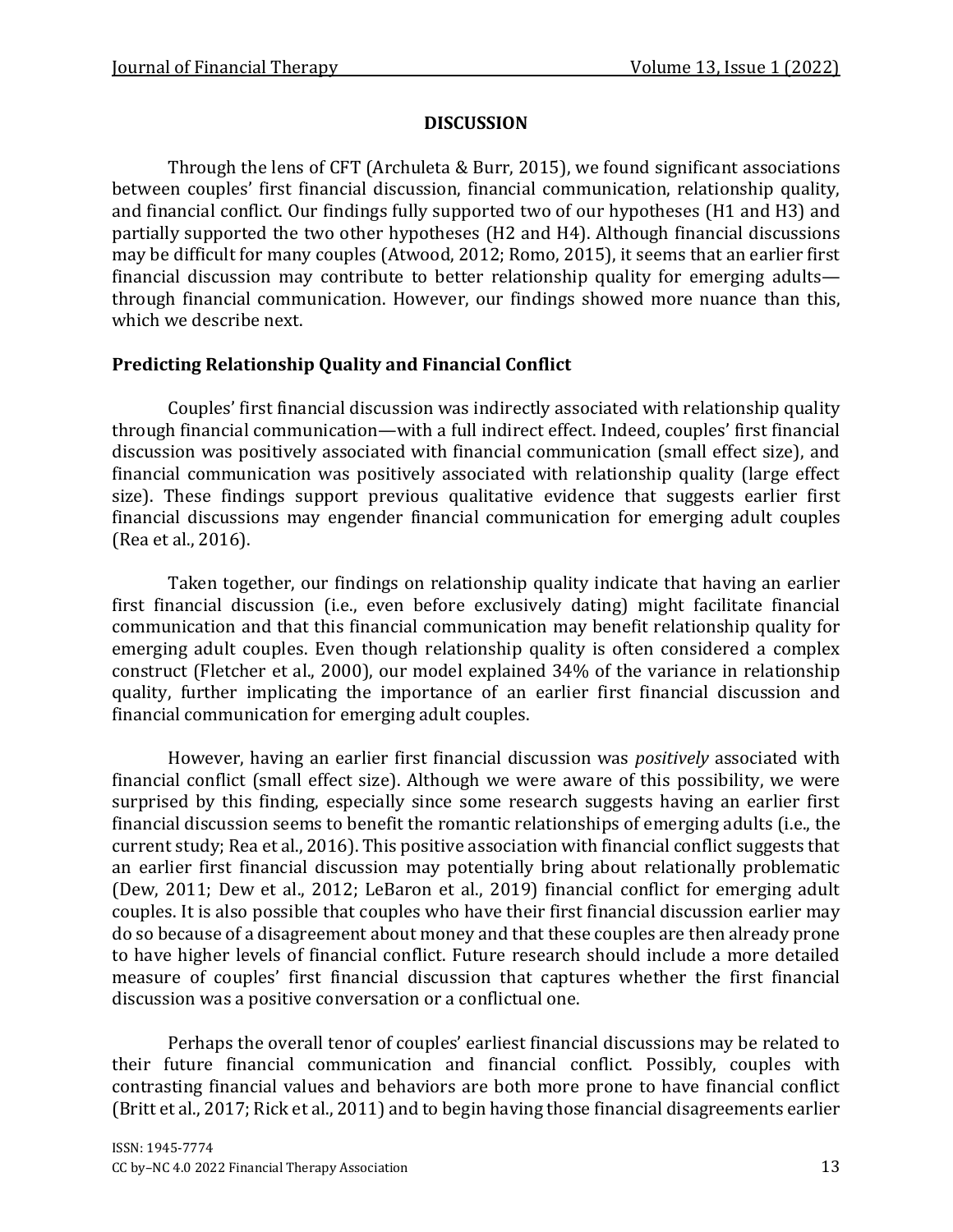in their relationship. This line of thinking could explain why the time of the first financial discussion would be positively associated with financial conflict even as beginning these conversations earlier seems beneficial for financial communication and relationship quality.

Contrary to this direct effect, an earlier first financial discussion had an indirect, *negative* association with financial conflict through financial communication. This partial indirect effect suggests that while couples who began talking about money earlier in their relationship may experience *more* financial conflict as a *direct* result, their financial conflict may simultaneously be *indirectly lessened*—to some degree—because of the increased financial communication that comes from earlier first financial discussions. Indeed, financial communication was *negatively* associated with financial conflict (small to medium effect size). Together, these findings about financial conflict suggest that having an earlier first financial discussion may have both positive and negative romantic relationship implications. That is, having an earlier first financial discussion may indirectly benefit relationship quality and lessen financial conflict but simultaneously directly engender, in some amount, greater financial conflict in emerging adult couples.

## **Implications for Financial Therapists and Researchers**

The current study is the first quantitative study, to our knowledge, that investigates this question: "In seeking to promote financial communication in emerging adult couple relationships, *when* should financial therapists encourage emerging adult couples to begin discussing finances in their relationship?" Our results provide a slightly more complex answer than simply "an earlier first financial discussion may benefit emerging adult romantic relationships in the form of greater relationship quality and less financial conflict." Consequently, financial therapists who might use this study's findings in their practice may consider approaching the topic of couples' first financial discussions carefully.

Accordingly, we suggest financial therapists consider sharing with emerging adult couples that an earlier first financial discussion may benefit relationship quality through promoting financial communication. At the same time, we propose cautioning that earlier first financial discussions may, in some amount, also foment financial conflict. Because this potentially problematic financial conflict (Papp et al., 2009) may arise due to discussing finances as a couple earlier, we recommend financial therapists also share strategies to productively manage financial conflict (e.g., general communication practices, respect, fairness, and having equal levels of economic power; Dew & Stewart, 2012) in addition to encouraging financial communication strategies (e.g., communicating about budgets, insurance, taxes, income level, large expenditures over \$250, etc.). That way, after encouraging an earlier first financial discussion, emerging adult couples may be more likely to both enjoy higher relationship quality and productively manage potential financial conflict.

Many emerging adult couples have several age-relevant barriers to productive financial communication with their romantic partners (e.g., navigating parental financial support, student loan debt, and a lack of basic financial knowledge; Bartholomae & Fox, 2021; LeBaron & Kelley, 2021; Padilla-Walker et al., 2012). As such, normalizing these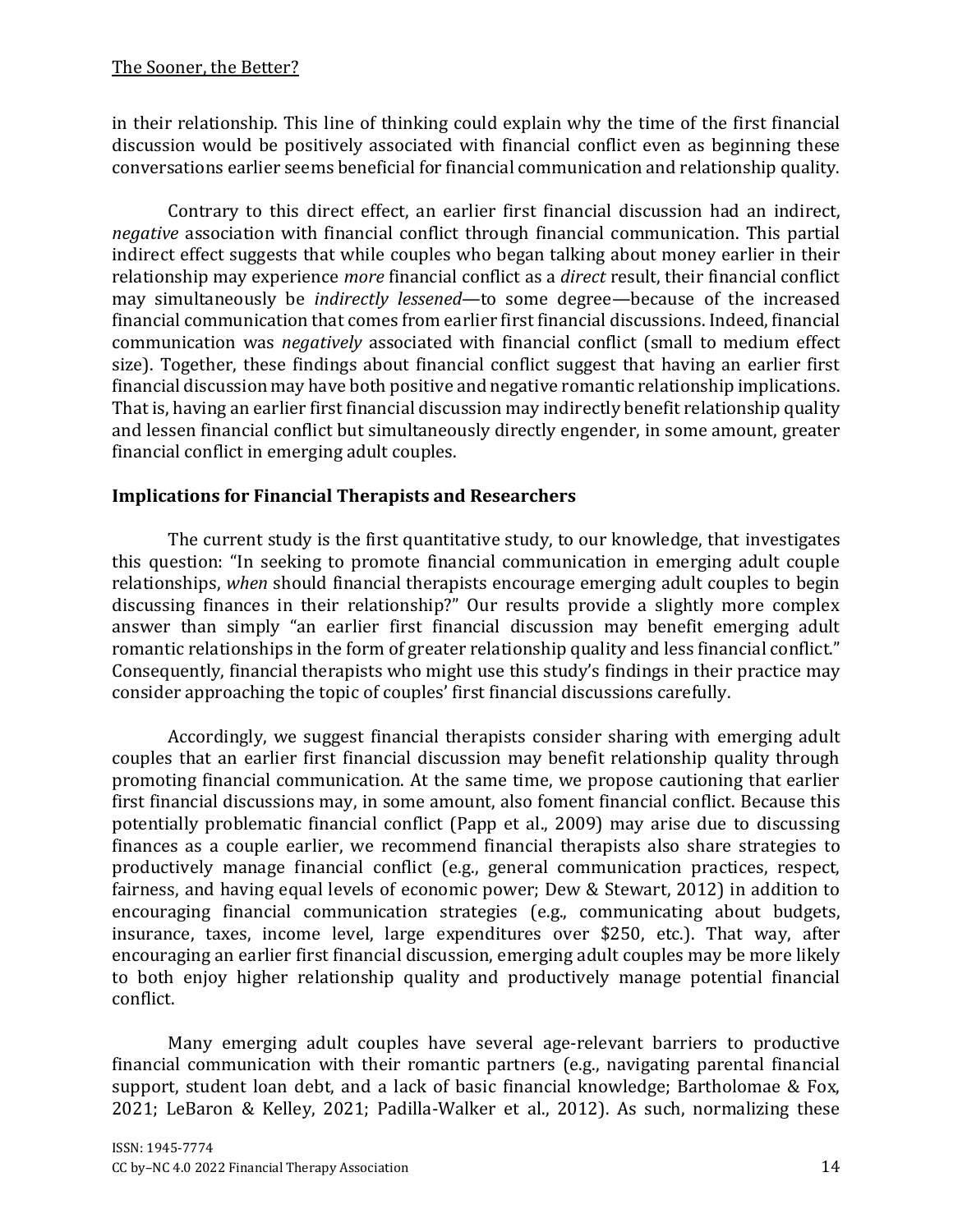challenging financial experiences—and others like them—might help emerging adult couples feel more comfortable discussing finances with their romantic partner. Our findings suggest that as financial therapists help emerging adult couples communicate consistently about their finances, these couples may experience higher quality relationships (i.e., due to the large effect size of the association between financial communication and relationship quality) and less financial conflict (i.e., due to the small to medium effect size of the association between financial communication and financial conflict), which conflict might be relationally problematic (Dew, 2011; Dew et al., 2012; LeBaron et al., 2019; Papp et al., 2009).

Given the risk that potentially recurrent financial conflict may pose for some couples (Dew, 2011; Dew et al., 2012; LeBaron et al., 2019; Papp et al., 2009), helping couples extensively and productively communicate about financial problems—and potentially deeper relational issues—may be of particular importance. Financial therapists may consider assessing when a couple first discussed finances and how this first discussion (and subsequent discussions) may have impacted the relationship (e.g., the relationship quality and/or financial conflict level). Helping these emerging adult couples practice productive communication about finances—potentially by having a first financial discussion earlier in a relationship—may benefit many relationships (Rea et al., 2016). However, future research about what promotes financial communication is needed to aid such interventions.

While the current study may provide additional information to the foundation of financial communication research, further research is needed to inform financial therapy practice. Because financial communication may benefit emerging adult romantic relationships, additional research examining predictors of financial communication in emerging adulthood may be warranted. Furthermore, since we found that earlier first financial discussions may benefit relationship quality but also might contribute toward financial conflict (i.e., both positive and negative potential consequences), further research about first financial discussions and emerging adult romantic relationship outcomes is needed to inform financial therapy practice.

Future research may consider testing other predictors of financial conflict for emerging adult couples so financial therapists may help clients avoid potentially negative relational consequences (Dew, 2011; Dew et al., 2012; LeBaron et al., 2019; Papp et al., 2009). Finally, another area of future research could be to examine how parents in couple relationships communicated with each other about finances and what role parental financial communication with each other may play in first financial discussions in their emerging adult children's romantic relationships.

For future research that seeks to follow such proposed directions, CFT may be a useful theoretical framework to use for emerging adult couples (Archuleta & Burr, 2015). Indeed, we tested whether two assumptions (i.e., financial processes can impact other financial processes and financial processes can impact relational processes) of CFT applied to our emerging adult sample. Given the associations we found that were in support of these assumptions, future research about financial communication in emerging adult romantic relationships may consider using CFT to inform hypotheses.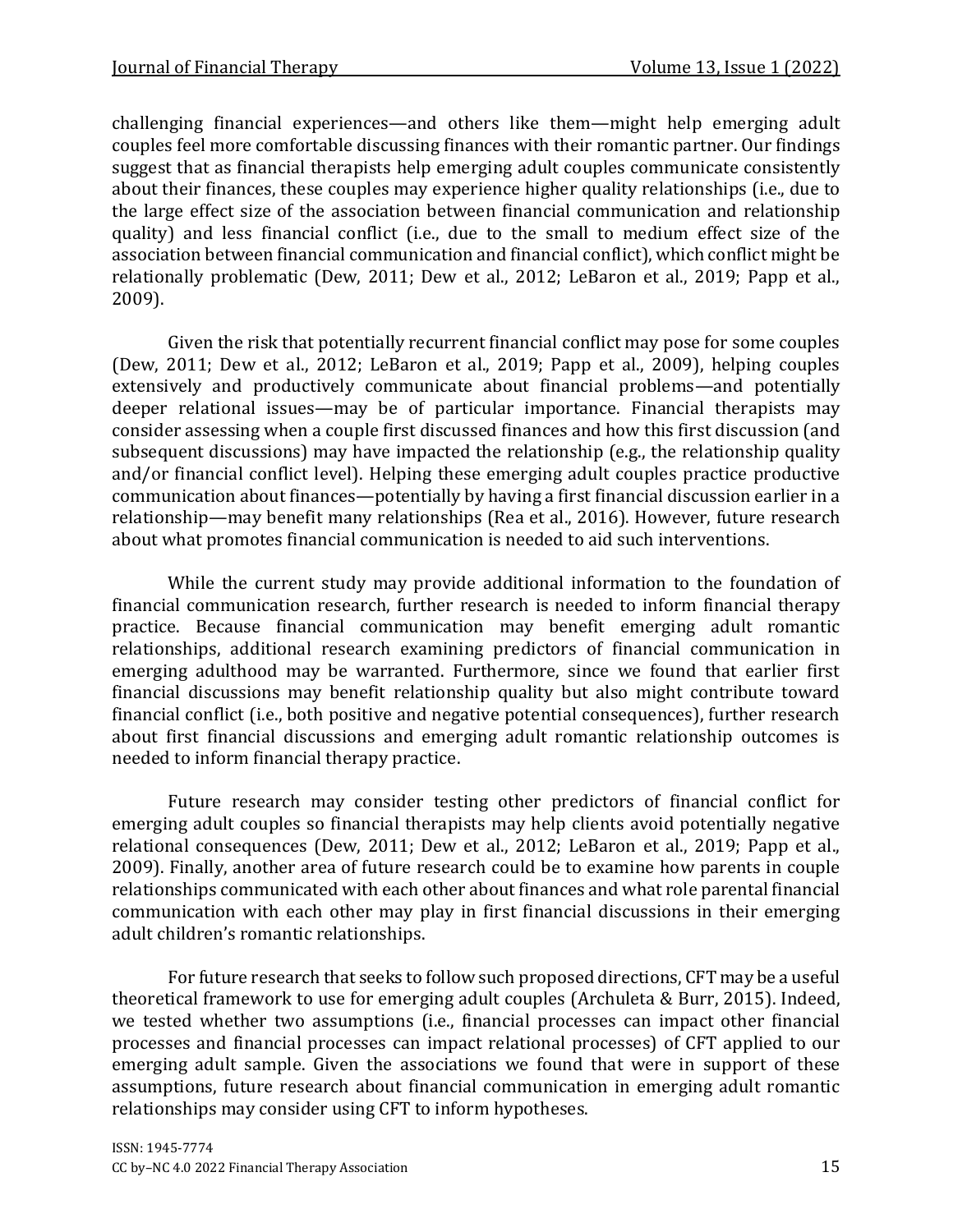#### **Limitations**

Our study is not without its limitations. First, our measure for couples' first financial discussion was not ideal. Having longitudinal data measuring when couples first discussed finances and later relationship outcomes would provide important insights into the associations of interest beyond the findings from our cross-sectional data. Future longitudinal data collection of emerging adult couples might include measures on couples' first financial discussions. Additionally, future measures of couples' first financial discussion could capture the overall tenor of the discussion (i.e., whether it was a mild or a conflictual conversation). Second, our findings are cross-sectional, and we cannot suggest directionality or causality between the associations we tested. Third, we used single-item measures for first financial discussion and financial conflict, which may not be as sound as multi-item scales. Fourth, because we included only emerging adults in our sample, the findings from the current study may only apply to that particular population.

#### **CONCLUSION**

Despite its limitations, this study contributes to the literature on financial communication—specifically for emerging adults. In considering when to encourage emerging adult couples to start discussing important financial topics, our results indicate that (overall) the sooner, the better. However, simply having that first financial discussion earlier may not act as a panacea to overcoming taboo couple financial discussions (Atwood, 2012; Romo, 2015)—especially since starting these conversations earlier may be positively associated with financial conflict. Nonetheless, encouraging "The sooner, the better" for emerging adult couples, while also teaching strategies to manage financial conflict, may be a helpful start. Additional research, however, about financial communication may assist financial therapists in helping emerging adult couples work toward overcoming societal (Alsemgeest, 2016), familial (LeBaron et al., 2018, 2020; White et al., 2021), and their own (Atwood, 2012; Romo, 2015) taboos surrounding money.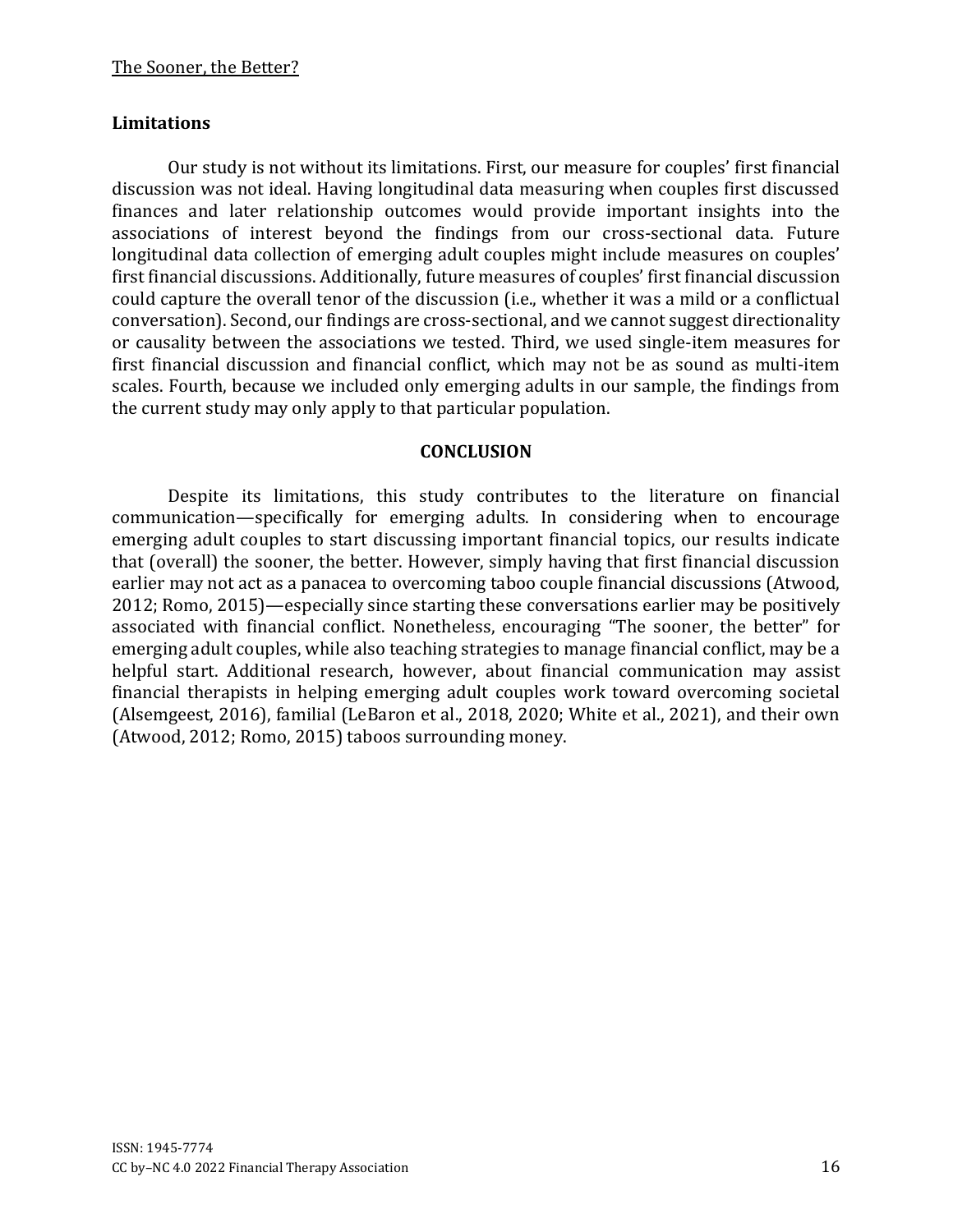#### **REFERENCES**

- Alsemgeest, L. (2016). Talking about money is taboo: Perceptions of financial planning students and implications for the financial planning industry. *Industry and Higher Education, 30*(6), 394–401.<https://doi.org/10.1177/0950422216670065>
- Archuleta, K. L., & Burr, E. A. (2015). *Systemic financial therapy*. In Financial Therapy (pp. 217-234). Springer, Cham. [https://doi.org/10.1007/978-3-319-08269-1\\_13](https://doi.org/10.1007/978-3-319-08269-1_13)
- Arnett, J. J., Žukauskienė, R., & Sugimura, K. (2014). The new life stage of emerging adulthood at ages 18–29 years: Implications for mental health. *The Lancet Psychiatry*, *1*(7), 569–576. [https://doi.org/10.1016/s2215-0366\(14\)00080-7](https://doi.org/10.1016/s2215-0366(14)00080-7)
- Atwood, J. (2012). Couples and money: The last taboo. *American Journal of Family Therapy*, *40*(1), 1–19.<https://doi.org/10.1080/01926187.2011.600674>
- Bartholomae, S., & Fox, J. J. (2021). A decade review of research on college student financial behavior and well-being. *Journal of Family and Economic Issues*, *42*(1), 154–177. <https://doi.org/10.1007/s10834-021-09756-6>
- Bowen, N. K., & Guo, S. (2011). *Structural equation modeling*. Oxford University Press.
- Britt, S. L., Hill, E. J., LeBaron, A. B., Lawson, D. R., & Bean, R. A. (2017). Tightwads and spenders: Predicting financial conflict in couple relationships. *Journal of Financial Planning, 30*(5), 36–42.
- Britt, S. L., Huston, S., & Durband, D. (2010). The determinants of money arguments between spouses. *Journal of Financial Therapy*, *1*(1), 42–60. <https://doi.org/10.4148/jft.v1i1.253>
- Cohen, J. (1988). *Statistical power analysis for the behavioral sciences*. Hillsdale, NJ: Erlbaum.
- Day, R. D., Bean, R., Coyne, S., Dyer, J., Harper, J., Walker, L. (2009). *Flourishing families codebook*. Brigham Young University.
- Dew, J. P. (2011). Financial issues and relationship outcomes among cohabiting individuals. *Family Relations*, *60*(2), 178–190. [https://doi.org/10.1111/j.1741-](https://doi.org/10.1111/j.1741-3729.2010.00641.x) [3729.2010.00641.x](https://doi.org/10.1111/j.1741-3729.2010.00641.x)
- Dew, J. P., Britt, S., & Huston, S. (2012). Examining the relationship between financial issues and divorce. *Family Relations*, *61*(4), 615–628. [https://doi.org/10.1111/j.1741-](https://doi.org/10.1111/j.1741-3729.2012.00715.x) [3729.2012.00715.x](https://doi.org/10.1111/j.1741-3729.2012.00715.x)
- Dew, J. P., & Dakin, J. (2011). Financial disagreements and marital conflict tactics. *Journal of Financial Therapy*, *2*(1), 23–42.<https://doi.org/10.4148/jft.v2i1.1414>
- Dew, J. P., & Stewart, R. (2012). A financial issue, a relationship issue, or both? Examining the predictors of marital financial conflict. *Journal of Financial Therapy, 3*(1), 42–61. <https://doi.org/10.4148/jft.v3i1.1605>
- Fletcher, G. J., Simpson, J. A., & Thomas, G. (2000). The measurement of perceived relationship quality components: A confirmatory factor analytic approach. *Personality and Social Psychology Bulletin, 26*(3), 340–354. <https://doi.org/10.1177/0146167200265007>
- Hayes, A. F. (2018). *Introduction to mediation, moderation, and conditional process analysis: A regression-based approach*. Guilford Press.
- Hill, E. J., Allsop, D. B., LeBaron, A. B., & Bean, R. A. (2017). How do money, sex, and stress influence marital instability? *Journal of Financial Therapy*, *8*(1), 21–42. <https://doi.org/10.4148/1944-9771.1135>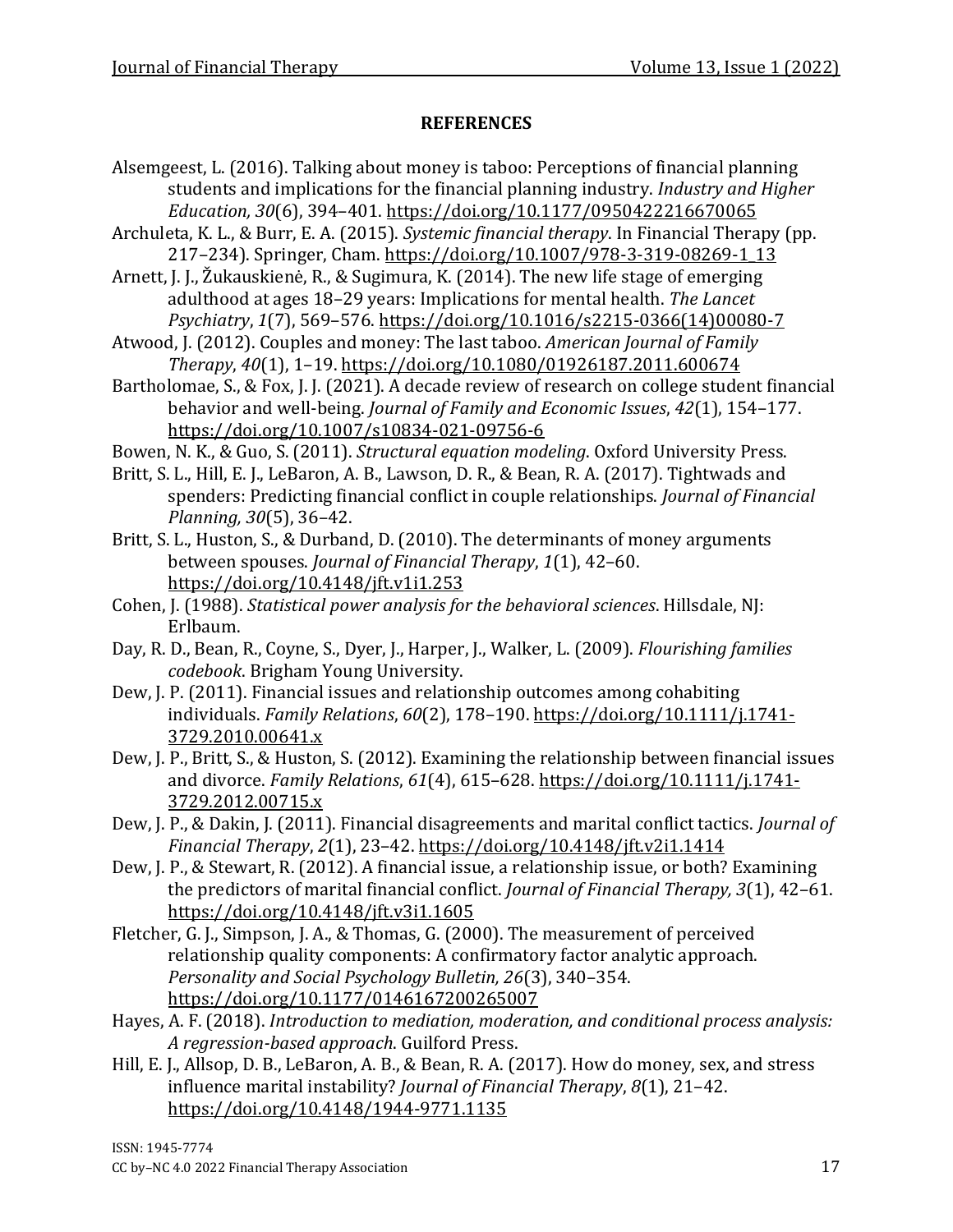- Johnson, D. R. (1995). Assessing marital quality in longitudinal and life course studies. In J. Conoley & E. B. Werth (Eds.), *Family Assessment* (pp. 155–202). Buros Institute of Mental Measurements.
- Johnson, D. R., & Young, R. (2011). Toward best practices in analyzing datasets with missing data: Comparisons and recommendations. *Journal of Marriage and Family*, *73*(5), 926–945.<https://doi.org/10.1111/j.1741-3737.2011.00861.x>
- Kelley, H. H., LeBaron, A. B., & Hill, E. J. (2018). Financial stress and marital quality: The moderating influence of couple communication. *Journal of Financial Therapy*, *9*(2), 18–36. <https://doi.org/10.4148/1944-9771.1176>
- LeBaron-Black, A. B., Curran, M. A., Hill, E. J., Freeh, M. E., Toomey, R. B., & Speirs, K. E. (2021). Parent Financial Socialization Scale: Development and preliminary validation. *Journal of Family Psychology*.<https://doi.org/10.1037/fam0000927>
- LeBaron, A. B., Hill, E. J., Rosa, C. M., Spencer, T. J., Marks, L. D., & Powell, J. T. (2018). I wish: Multi-generational regrets and reflections on teaching children about money. *Journal of Family and Economic Issues, 39*(2), 220–232. <https://doi.org/10.1007/s10834-017-9556-1>
- LeBaron, A. B., Holmes, E. K., Yorgason, J. B., Hill, E. J., & Allsop, D. B. (2019). Feminism and couple finance: Power as a mediator between financial processes and relationship outcomes. *Sex Roles*, *81*(3), 140–156.<https://doi.org/10.1007/s11199-018-0986-5>
- LeBaron, A. B., & Kelley, H. H. (2021). Financial socialization: A decade in review. *Journal of Family & Economic Issues*, *42*(1), 195–206. [https://doi.org/10.1007/s10834-020-](https://doi.org/10.1007/s10834-020-09736-2) [09736-2](https://doi.org/10.1007/s10834-020-09736-2)
- LeBaron, A. B., Marks, L. D., Rosa, C. M., & Hill, E. J. (2020). Can we talk about money? Financial socialization through parent-child financial discussion. *Emerging Adulthood, 8*(6), 453–463*.* <https://doi.org/10.1177/2167696820902673>
- Little, T. D. (2013). *Longitudinal structural equation modeling*. Guilford Press.
- Lowe, K., & Arnett, J. J. (2020). Failure to grow up, failure to pay? Parents' views of conflict over money with their emerging adults. *Journal of Family Issues*, *41*(3), 359–382. <https://doi.org/10.1177/0192513x19876061>
- Marks, L. D. (2015). A pragmatic, step-by-step guide for qualitative methods: Capturing the disaster and long-term recovery stories of Katrina and Rita. *Current Psychology*, *34*(3), 494–505. <https://doi.org/10.1007/s12144-015-9342-x>
- Marks, L. D., Kelley, H. H., & Galbraith, Q. (2021). Explosion or much ado about little?: A quantitative examination of qualitative publications from 1995–2017. *Qualitative Research in Psychology*, 1–19. <https://doi.org/10.1080/14780887.2021.1917740>
- Novak, J. R., & Johnson, R. R. (2017). Associations between financial avoidance, emotional distress, and relationship conflict frequency in emerging adults in college. *Journal of Financial Therapy*, *8*(2), 63–80.<https://doi.org/10.4148/1944-9771.1146>
- Padilla-Walker, L., Nelson, L., & Carroll, J. (2012). Affording emerging adulthood: Parental financial assistance of their college-aged children. *Journal of Adult Development*, *19*(1), 50–58.<https://doi.org/10.1007/s10804-011-9134-y>
- Papp, L. M., Cummings, E. M., & Goeke‐Morey, M. C. (2009). For richer, for poorer: Money as a topic of marital conflict in the home. *Family Relations*, *58*(1), 91–103. <https://doi.org/10.1111/j.1741-3729.2008.00537.x>